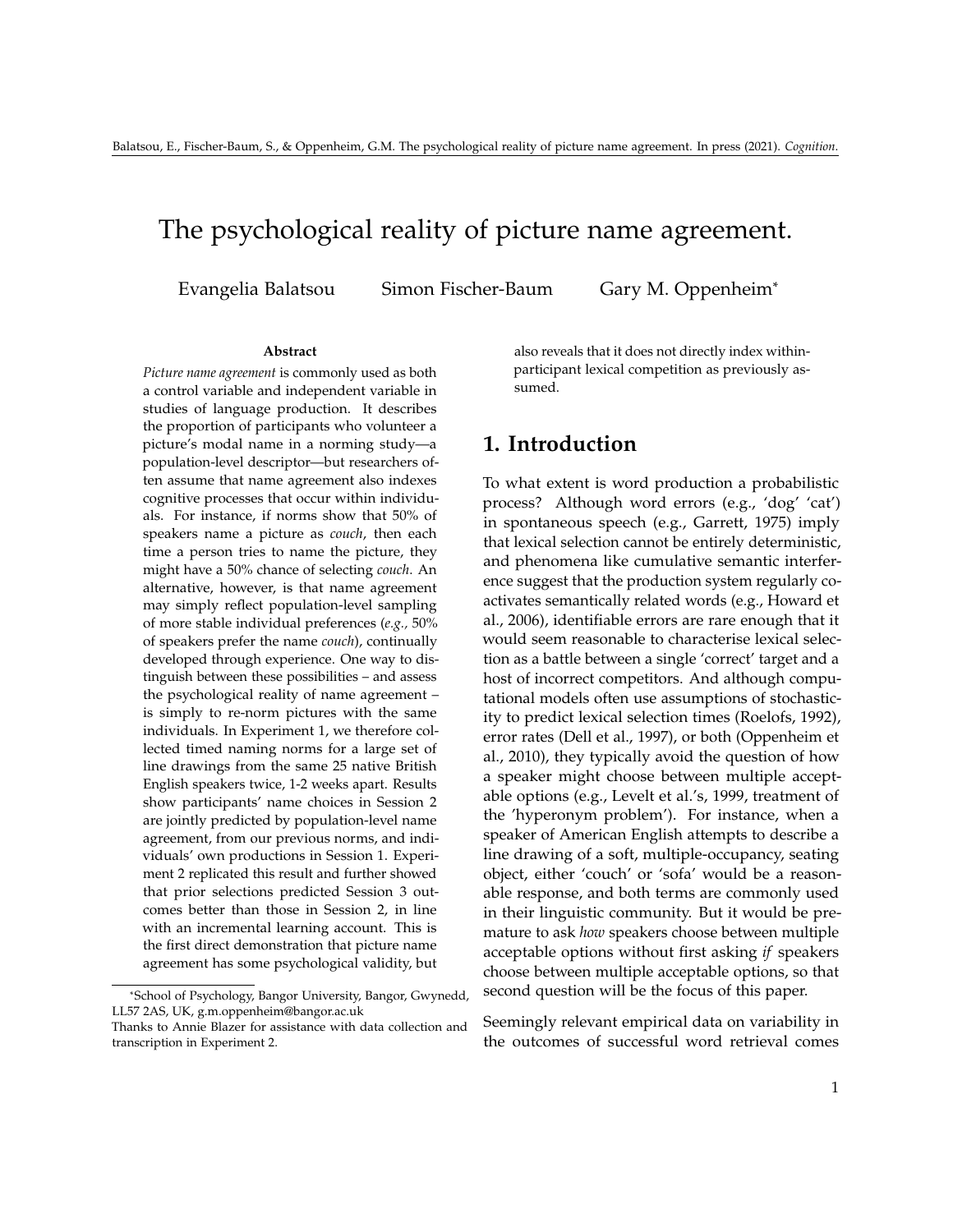from picture naming norms, in the form of an item characteristic known as *picture name agreement*. Name agreement is an empirically derived measure of the proportion of speakers who independently produce a picture's modal name when asked to name it. When most participants in a norming study give the same name for a picture, it is said to have high name agreement; when few produce even the most common name, it is said to have low name agreement. Thus, name agreement estimates from picture naming norms naturally extend to predicting how new participants from the same population should name the same stimuli: if 49 out of 50 participants named a picture as 'dog' in previous norms, then the picture will most likely elicit 'dog' responses from the next 50 participants. When selecting materials for new experiments, researchers therefore consult norms to ensure that most participants will generate their desired names of their own volition; this is the classic 'on-label' use of name agreement.

## **1.1 Name agreement as a predictor of individual-level cognitive processes**

But, in recent decades, an 'off-label' use of name agreement has also become quite common. From early on, researchers noted that speakers tended to name pictures with high name agreement faster than those with low agreement, independent of other word-level attributes, such as word frequency or image familiarity (Lachman et al., 1974; Lachman & Lachman, 1980; Vitkovitch and Tyrell, 1995; Alario et al., 2004). Early studies of picture naming latencies reported robust effects of age of acquisition and lexical frequency (e.g. Butterfield & Butterfield, 1977, Carroll & White, 1973; Oldfield & Wingfield, 1965), but population-level name agreement, sometimes termed 'codability', proved an even stronger predictor (Gilhooly & Gilhooly, 1979; Lachman, 1973; Lachman & Lachman, 1980; Lachman, Shaffer, & Hennrikus, 1974), and though it can be correlated with other such factors, its independent effect has been repeatedly confirmed via multiple regression, metanal-Neuropsychological and neurophysiological stud-

ysis, and factorial experiments (see Peret & Bonin, 2019). This basic chronometric effect has been replicated in many languages (Bates et al., 2003), including American and British English (Snodgrass and Yuditsky, 1996; Ellis and Morrison, 1998; Johnston et al., 2010; Szekely et al., 2003), Spanish (Cuetos et al., 1999), French (Bonin et al., 2002), Italian (Dell'Acqua et al., 2000), Greek (Dimitropoulou, Duñabeitia, Blitsas, & Carreiras, 2009), Japanese (Nishimoto, Ueda, Miyawaki, Une, & Takahashi, 2012) and Persian (Bakhtiar, Nilipour, & Weekes, 2013), inviting speculation about cognitive processes that might underlie it. The most common explanation is that pictures with low name agreement induce some form of challenge within individual speakers, requiring a more time-consuming decision about which name to use (Barry et al., 1997; Bates et al., 2003; Lachman, Shaffer, & Hennrikus, 1974; Paivio et al., 1989; Snodgrass & Yuditsky, 1996; Vitkovitch & Tyrrell, 1995; Weekes et al., 2007). Such speculation marks a subtle but important shift from the 'on-label' use of name agreement to merely predict aggregate group behaviour to an 'off-label' use for predicting within-individual cognitive processes.

Perhaps inspired by such robust effects in norms, researchers have stopped merely controlling for name agreement and instead begun specifically manipulating it as a way to investigate a range of cognitive functions, directly related to language production or not. For instance, picture name agreement has been associated with dissociations between semantic and episodic memory performance (Lachman & Lachman, 1980; Mitchell & Brown, 1988), phonological encoding (LaGrone & Spieler, 2006) and repetition priming in picture naming tasks in both children and adults (Lorsbach & Morris, 1991; Mitchell & Brown, 1988), and name agreement effects on naming errors have been described as evidence of semantic and lexico-semantic impairments in Alzheimer's disease (Harley & Grant, 2004; Rodríguez-Ferreiro et al., 2009).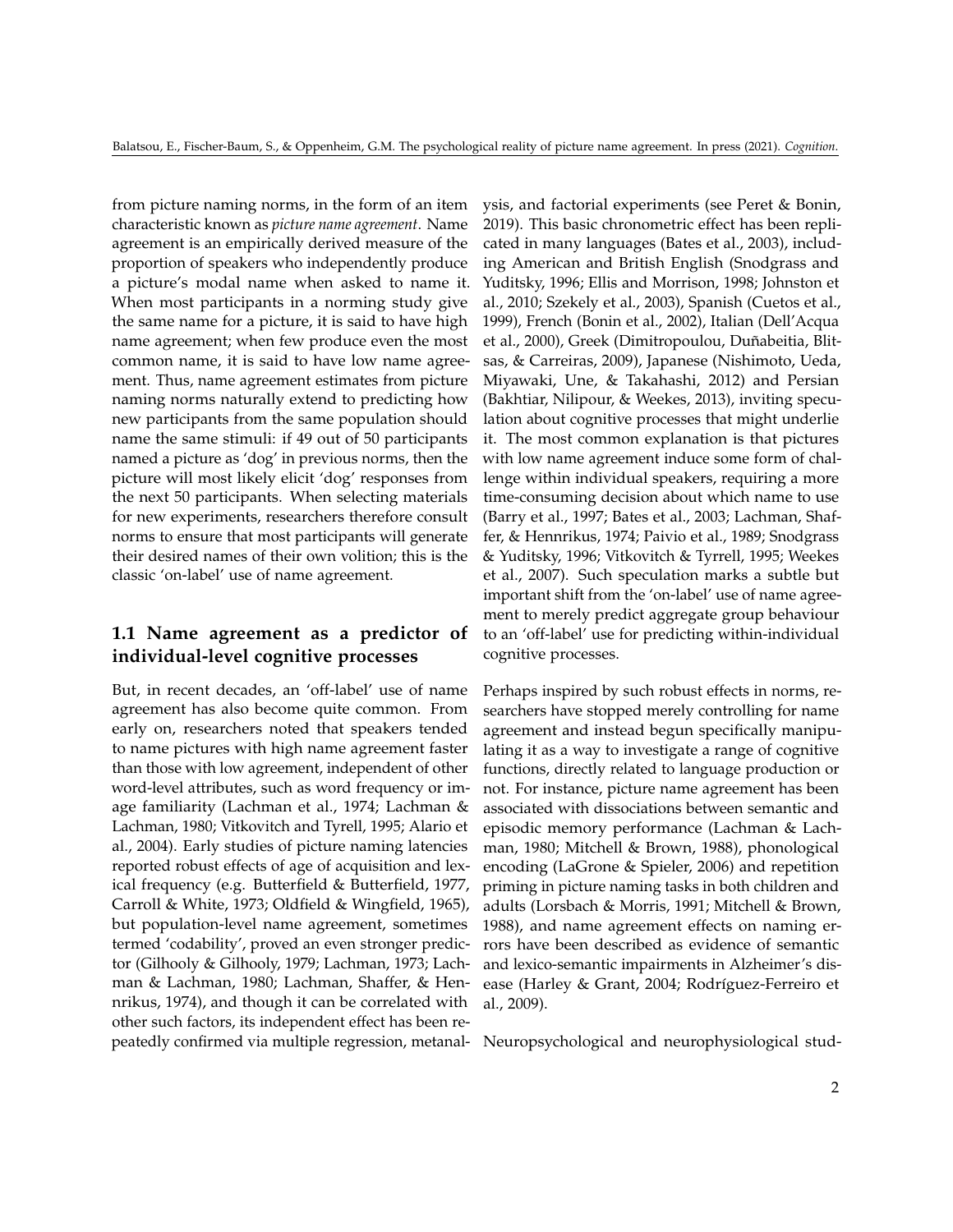ies have more specifically used name agreement to assess the dynamics of lexical selection in word production. For instance, observations that people with aphasia appear especially error-prone when naming low-agreement pictures, compared to matched controls, have led to claims that they have greater difficulty selecting among competing alternatives (Laiacona et al., 2001; Kremin et al., 2001; Cameron-Jones & Wilshire, 2007; Bose & Schafer, 2017), and fMRIbased reports of greater Left Inferior Frontal Gyrus (LIFG) activity when naming low- compared to highagreement pictures have been cited as key evidence that the LIFG specifically mediates such selection (Kan & Thompson-Schill, 2004; Thompson-Schill, et al., 1997). Similarly, electrophysiological differences naming between high- and low-agreement pictures have been described as both general evidence for the time course of lexical selection (Cheng et al., 2010) and specific evidence for the recruitment of selective inhibition mechanisms to suppress alternative names (Shao et al., 2014). Researchers have thus used name agreement effects to assess both the cognitive processes and neural substrates of word production.

Such uses of name agreement typically tie it to word selection, most often framing its effects within the theory of competitive lexical selection (e.g., Bates et al., 2003; Bose & Schafer, 2017; LaGrone & Spieler, 2006; Nozari & Hepner, 2019). 'Competition' in this sense refers to the controversial idea that within-speaker co-activation of candidate names (e.g., 'couch' versus 'sofa') makes the process of lexical selection more time-consuming (Levelt et al., 1999; Roelofs, 1992; 2003; Howard et al., 2006). According to the competition narrative, naming a highagreement picture of a dog, for instance, imposes no difficulty because no other names exist or compete for selection, but naming a low-agreement picture of a couch should impose great difficulty because it can also be named as 'sofa' or 'settee', frequent alternatives identified via picture naming norms. Each individual should consider the additional names identified by picture naming norms from other members of their linguistic community. Though such a

narrative has intuitive appeal, it faces the basic problem that name agreement is an empirical measure of group-level tendencies, *prima facie* unsuited for use as a predictor of individual-level cognitive processes. Using name agreement to predict or manipulate word production difficulty therefore require four major implicit assumptions:

- 1. **An individual's likelihood of choosing any word is a stochastic function of its activation in their mind when they try to choose.** As illustrated in the Luce Choice rule (*α*/*σ*(*α*); Luce, 1959), the probability of selecting a word is assumed to be determined by the ratio of its activation to that of any alternatives (e.g. Levelt et al., 1999). Such a stochastic word selection function is common to most models of production (e.g. Oppenheim et al., 2010), and in competitive production models it is further used to explain the time required to select a word as a function of the level of its activation and that of its competitors (Levelt et al., 1999; Roelofs, 1992; 2003; Roelofs & Piai, 2015).
- 2. **Each individual considers the range of possible responses observed in their larger linguistic community**. If norming studies show that speakers use both 'couch' and 'sofa' to name a picture of an upholstered multi-person seating object, then *each* time an individual speaker tries to name the picture, they should sample from these responses. Similarly, if norms indicate a range of 15 possible responses to a picture of an electric can opener, then a competitive interpretation of this 'number of names' effect (e.g. Szekely et al., 2003) must assume that each speaker considers the full range of observed responses, or at least a substantial subset.
- 3. **Group-level norms index the relative activation, and therefore retrieval probability, of each option within each individual.** Population-level norms identify not only the *range* of options that each individual will consider but also the probability of an individual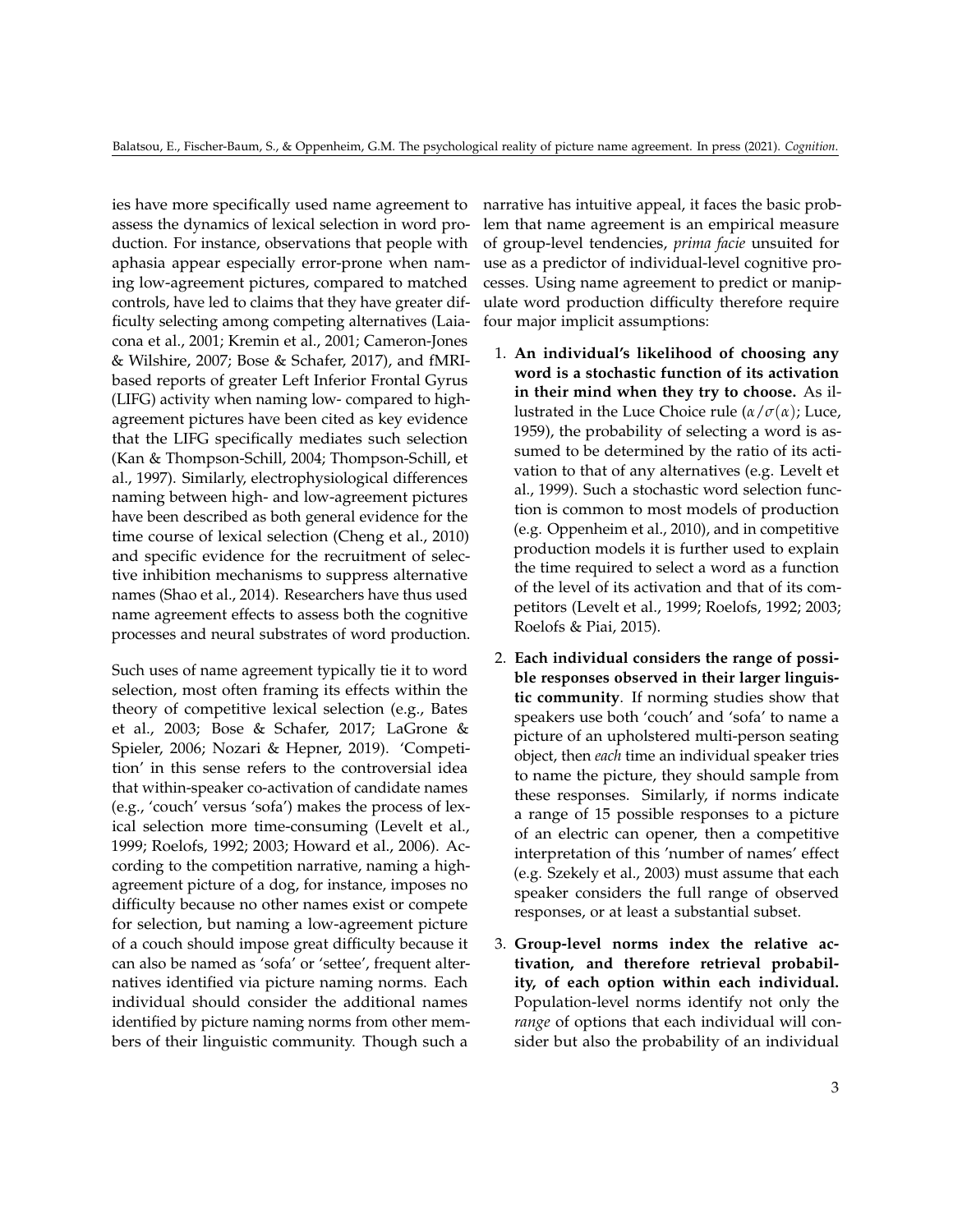selecting each option. If relevant norms indicate that half of all participants named a given picture as 'couch', then Speaker A should have a 50% probability of selecting 'couch', Speaker B should have a 50% probability of selecting 'couch', and so on.

4. **Each retrieval is independent of previous retrievals.** Such serial independence has recently been proposed as the basis for a competition model of semantic interference effects in word production (Roelofs, 2018). Although perhaps less obvious than the preceding points, this point also directly follows from the assumption that group-level norms index individual-level cognitive processes: each speaker carries a distinct history of language use; if that history de-synchronises a speaker's semantic-to-lexical mappings from those of the group—for instance, by allowing them to accumulate a preference for sofa over couch—the group-derived distributions will no longer index their individual distributions. This point is especially important when assessing name agreement effects in repeated naming paradigms or those where researchers pre-train participants to use particular names (Mitchell & Brown, 1988; Alario et al., 2004; Valente et al., 2014; Piai & Roelofs, 2013). Moreover, relaxing this assumption quickly erodes the assumed links between population-derived norms and individuals' cognitive processes.

While most of these assumptions seem quite plausible, it is worth asking what other factors or cognitive processes might give rise to name agreement measures and thus name agreement effects. Returning to the actual method of estimating name agreement – asking *n* individuals to name the same picture – one possibility is that name agreement measures simply reflect a process of sampling stable individual preferences. In the couch/sofa example, by relaxing the serial independence assumption, it is easy to imagine that an individual speaker might develop a persistent bias to choose one option, never actually

considering the alternative. For instance, researchers have detected repetition priming in picture naming up to 48 weeks after initial exposure (Cave, 1997), shown that repetition priming is stronger for lower name agreement pictures (Park & Gabrieli, 1995), and confirmed that word-specific aspects of such priming persist for at least one week (Francis & Sáenz, 2007; see Francis, 2014, for a review). Although such persistent priming has typically been assessed in terms of decreases in naming latencies, rather than increases in the likelihood of selecting a particular name, a model of word production argues that both outcomes can result from continual, experience-driven adjustments in semantic-to-lexical mappings (Oppenheim et al., 2010): each time a speaker retrieves a word for production, an incremental learning process adjusts that mapping, increasing the ease and likelihood of retrieving the target again and decreasing the ease and likelihood of retrieving activated alternatives. These adjustments provide momentum to select and reinforce the same target in the future, explaining persistent biases in much the same way that they explain perseveration errors (*ibid*, Simulation 4). All else equal, such adjustments should accumulate into stable speakerspecific tendencies to use particular words: idiolects. Low name agreement in norming studies, then, may simply reflect heterogeneity in individual speakers' word preferences or idiolects, not the extent to which individuals consider alternatives. Under this alternative proposal, the best predictor of whether an individual will choose 'couch' or 'sofa' should not be name agreement estimates from population-level norms, but instead their own past behaviour.

## **1.3 The current study**

Thus, it is not obvious that picture name agreement should predict individual-level competition, because, as a measure of (*between participants*) populationlevel variation, it is unclear whether name agreement is even a psychologically valid predictor of the underlying (*within participants*) lexical co-activation.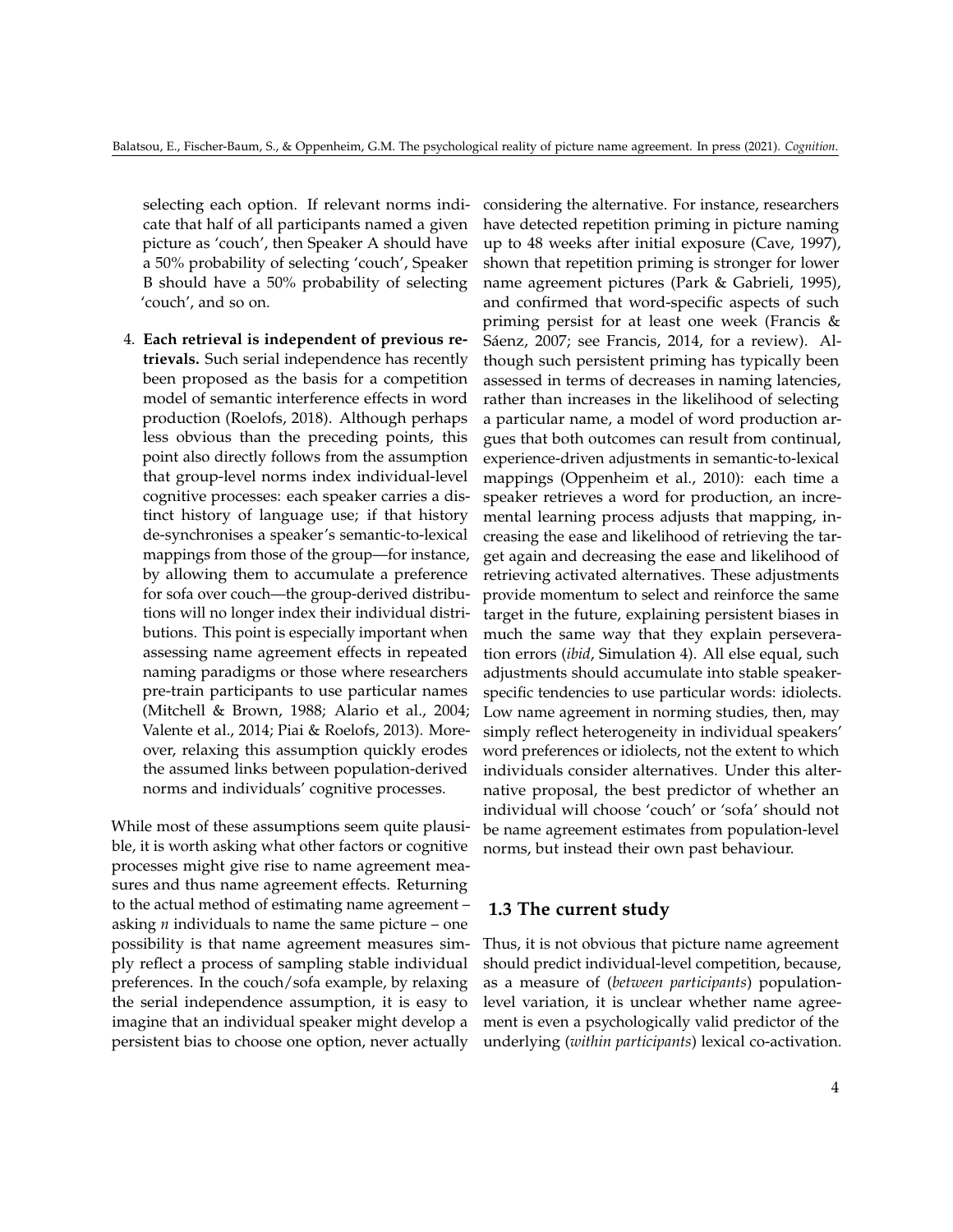Although it is possible that the between-participants variation that is measured by picture naming norms does indeed index the range and relative strengths of the names that each individual considers (henceforth, 'the Luce choice account'), it is also possible that the between-participants variation that is measured by picture naming norms simply reflects between-participants variation (henceforth, 'the idiolect account'). Because traditional norming studies ask individuals to name a set of pictures just once, they cannot distinguish between these possibilities. $^1$  $^1$  In Experiment 1, we distinguish between these accounts—and finally assess the psychological reality of name agreement and the stochasticity of lexical selection—by simply examining individuals' name selection consistency across two naming sessions. If population-level name agreement effectively predicts the options available to each individual, in line with our Luce choice account and the way that the researchers typically use name agreement, then whether a person uses a particular name to describe a picture (i.e. couch) in the second session should depend on its population-level contingent probability, regardless of their selection in the previous session. In the couch and sofa example, a speaker should have a 50% chance to select *couch* each time they name the picture, regardless of whether they previously selected *sofa*. However, if name agreement instead reflects more stable between-participant variation, in line with our alternative 'idiolect' account, then a person should simply repeat their initial word selection when renaming a picture, regardless of its contingent probability in the population-level norms. Experiment 2 then extends this approach to three sessions to test a prediction of the incremental learning-based idiolect account: if individuals accumulate robust biases to choose particular words, then these reinforced preferences should affect their name choices more strongly in the third session than in the second.

# **2. Experiment 1**

## **2.1 Methods**

## **2.1.1 Overview**

The basic methodology followed the standard IPNP norming procedures (Szekely et al., 2003), except that each participant named the full picture set twice, one to two weeks apart (Mean: 8.6 days, *SD*= 3.3).

### **2.1.2 Participants**

Twenty-five Bangor University students (18 female, Mean age : 21.3 years, *SD*= 5.1) participated in exchange for course credit. One participant was replaced due to technical problems. All reported British English as their native language, normal or corrected-to-normal vision and hearing, and no known language disorders. None had participated in our previous norming study (Oppenheim, 2021). The study was approved by Bangor University Ethics Committee and participants received course credit or cash compensation.

## **2.1.3 Materials, apparatus and procedure**

Pictures for the naming task were the 525 blackand-white line drawings of common objects from the International Picture Naming Project (Bates et al., 2003). As in previous applications, these were grouped into 5 blocks of 105 pictures each, including one filler at the beginning of each block, followed by 104 experimental items. Twenty-five unique sequences approximately counterbalanced stimulus orders across sessions and participants. Pictures were presented via PsychoPy2 (v1.83.01) on a 17" CRT in a soundproof testing booth at the Bangor Language Production Laboratory. Responses were recorded via a headmounted microphone, feeding into both a digital recorder and a custom-built delayed-threshold voicekey; the voicekey was used to ensure comparability with similar timed naming paradigms. In each approximately 30-minute session, the participant was seated in front of the computer monitor

<span id="page-4-0"></span><sup>&</sup>lt;sup>1</sup> Although Alario et al. (2004) reported a broadly similar twosession norming task, they did not and could not examine withinspeaker name consistency because they followed each Session 1 response with a desired name for participants to use in Session 2.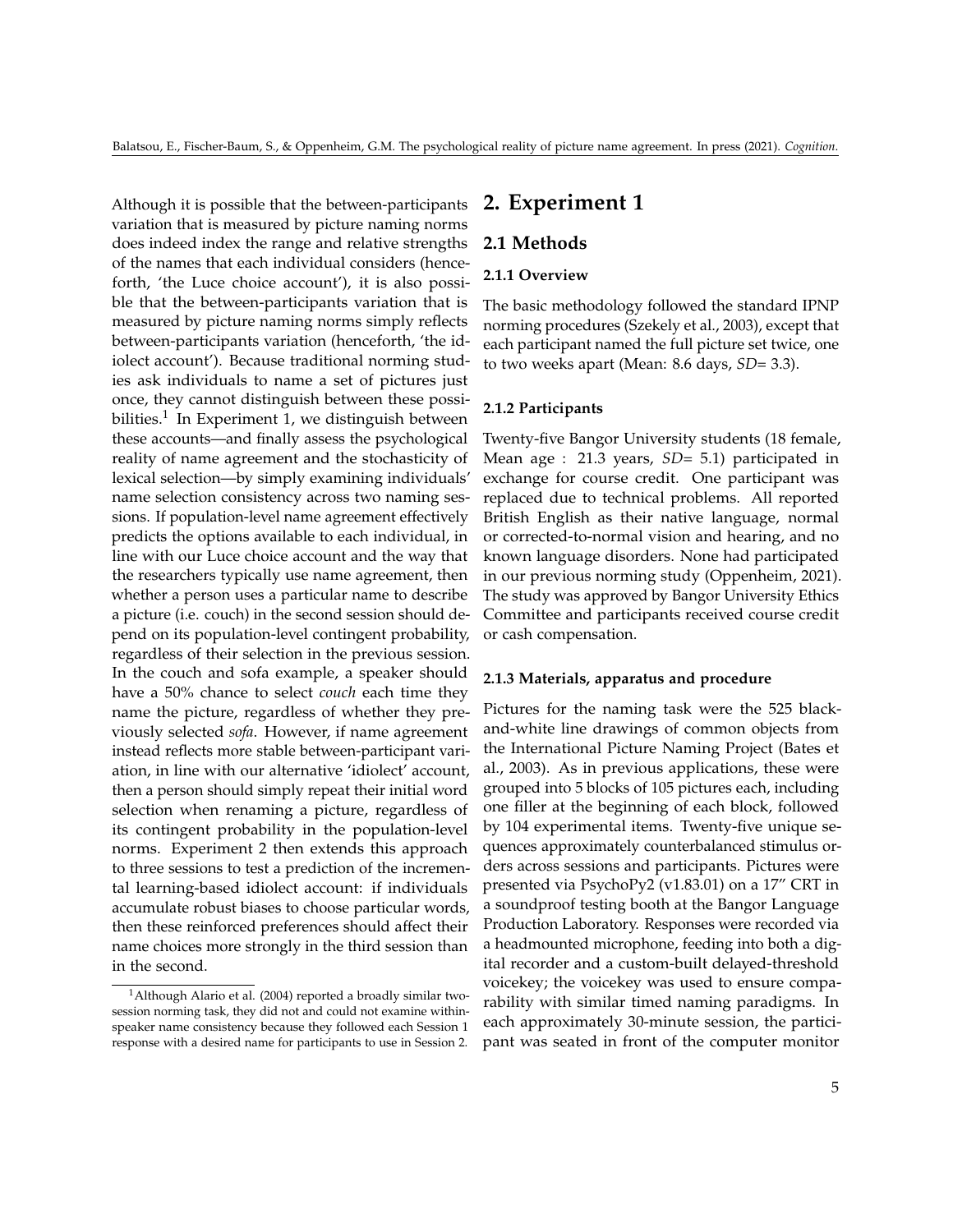and asked to quickly and accurately name each picture as it appeared. Each trial began with a small black fixation cross at the centre of the screen for 200 ms, followed by a blank screen for 500ms. Next, a picture (422 x 422 pixels) appeared at the centre of the screen for 3000 ms or until the voicekey triggered, followed by a variable ITI of 900-1900ms. Short selfpaced rests followed each 105-trial block. One to two weeks later, the participant returned to repeat the full procedure.

#### **2.1.4 Analytical approach**

Responses were initially transcribed on-line and later confirmed via audio recordings. Our recent norms from the same population (Oppenheim, 2021) provided dominant and secondary names for each picture. Following those norms, responses that deviated from an expected name only in plurality or the addition of an article (e.g. "toe"/"toes", "boat"/"a boat") were accepted as tokens of that name; possible abbreviated forms (e.g. plane and aeroplane), however, were considered distinct responses. In cases where a participant produced two or more codable responses in a single trial (e.g. "dog. . . cat"), we analysed the first.

Statistical analyses apply confirmatory logistic mixed effects regression, via the glmer::binomial function in the lme4 v1.1-27.1 library (Bates et al., 2021) in R 4.0.3 (R Core Team, 2020). All fixed effects are centered and contrast coded. All models also include maximal random effects structures (Barr, Levy, Scheepers, & Tily, 2013) for participants and items, omitting correlations between random effects to facilitate convergence. P-value estimations use the Wald approximation method. All complete regression tables are provided in the Supplementary Material section.

## **2.2. Results**

Excluding 16 trials (0.06%) in which a voicekey error ended the trial early (< 300ms post stimulus onset) leaves 25,984 total picture naming attempts for our analyses (12,985 in the first session and 12,999 in the second session), summarised in Table 1.

## **2.2.1 Population-level name agreement**

To set the stage, we can consider correspondence between the frequencies of dominant names in the current experiment and those reported in recent norms from the same population (Oppenheim, 2021). Byitem response frequencies in Session 1 corresponded well to recent estimates of both their dominant name agreement (by-item Pearson's correlation between dominant name frequency in Oppenheim, 2021, and Session 1 of the current experiment: *r*= .93, *p* < .001) and secondary name agreement (excluding 63 items without a secondary name: *r*= .87; *p* < .001). Such by-item correspondences also remained in Session 2, for both the dominant name ( $r = .91$ ,  $p < .001$ ) and the secondary name ( $r = .84$ ;  $p < .001$ ). By-item response frequencies also correlated well between Session 1 and 2 within this experiment, for both dominant (*r*= .92, *p* < .001) and secondary (*r*= .85, *p* < .001) name agreement. Thus, considered at the population level, name selections were consistent with previous norms and appear relatively stable across sessions.

#### **2.2.2 Individual-level name agreement**

We can also ask whether the same individuals tended to use the same names across sessions. For instance, Table 1 indicates that 79% of participants named items using their dominant names in Session 1. If this proportion simply reflects a sampling of individuals and their preferred names—79% of our participants happened to prefer these pictures' dominant names, as described in our 'idiolect' account—then we would expect that *the same* 79% should use these dominant names in the second session. Thus the probability of a person using the dominant name in both sessions would be, simply, .79. On the other hand, if they were stochastically selecting among responses each time, as described in our 'Luce choice' account, then only 79% of the original 79% should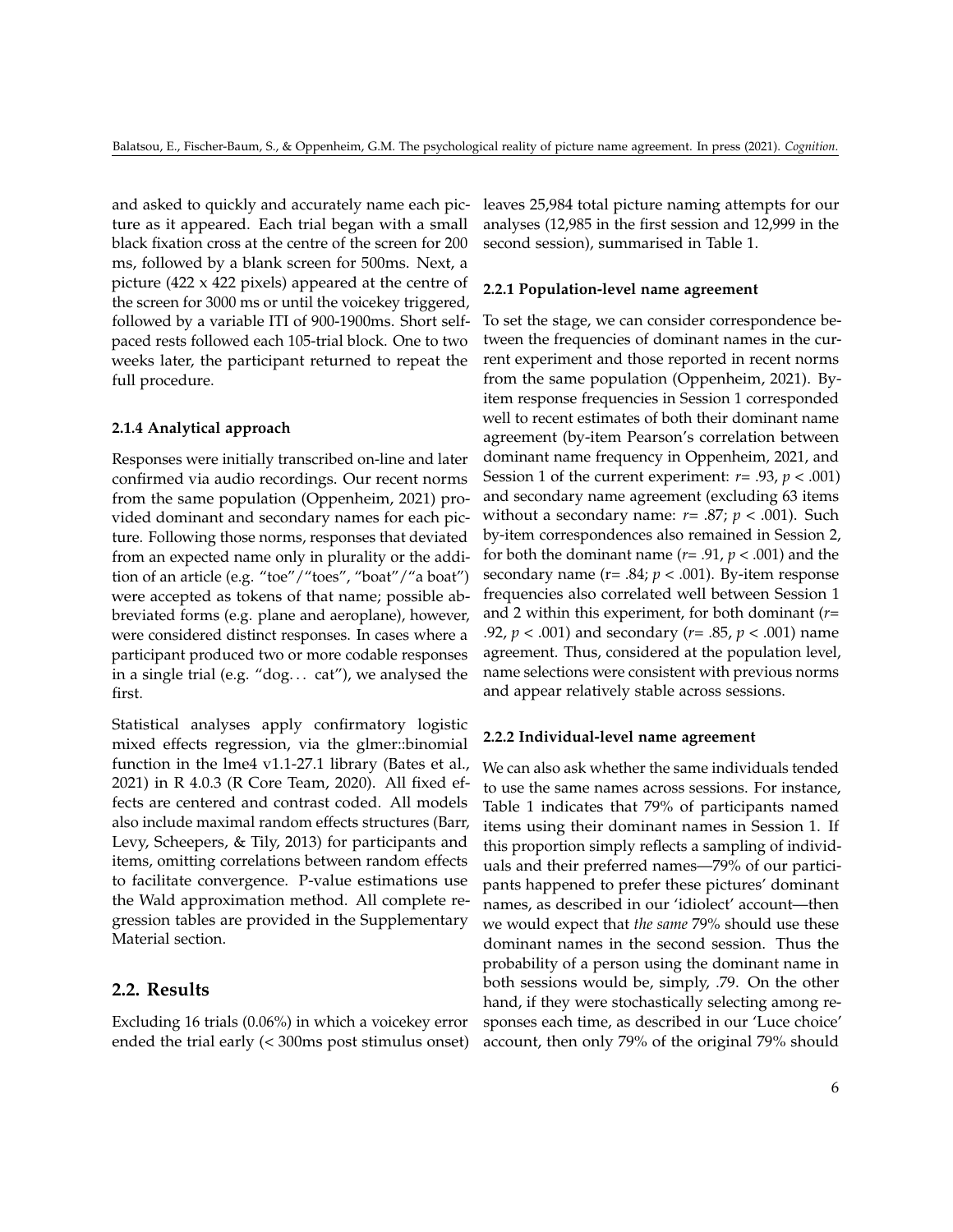|                | <b>Norms</b> | <b>Experiment 1</b> |       |                  |       | <b>Experiment 2</b> |       |           |       |           |       |
|----------------|--------------|---------------------|-------|------------------|-------|---------------------|-------|-----------|-------|-----------|-------|
|                |              | <b>Session 1</b>    |       | <b>Session 2</b> |       | <b>Session 1</b>    |       | Session 2 |       | Session 3 |       |
|                | Mean         | Mean                | N     | Mean             | N     | Mean                | N     | Mean      | N     | Mean      | N     |
| Dominant 0.79  |              | 0.79                | 10287 | 0.80             | 10445 | 0.80                | 10377 | 0.82      | 10658 | 0.83      | 10795 |
| Secondary 0.11 |              | 0.10                | 1261  | 0.10             | 1305  | 0.09                | 1207  | 0.09      | 1139  | 0.09      | 1135  |
| Other          | 0.07         | 0.08                | 996   | 0.07             | 935   | 0.07                | 927   | 0.06      | 762   | 0.05      | 713   |
| Omission       | 0.03         | 0.03                | 441   | 0.02             | 314   | 0.04                | 468   | 0.03      | 367   | 0.03      | 347   |
| Total          |              |                     | 12985 |                  | 12999 |                     | 12979 |           | 12926 |           | 12990 |

Table 1: Response frequencies for each session in Experiments 1 and 2. Frequencies from Oppenheim's (in prep.) UK norms, calculated in the same way, are also provided for comparison.

use the dominant name in both sessions. Thus the probability of a person using the dominant name in both sessions would be .79ˆ2=.62. Figure 1 visually illustrates the distinction between these functions.

To statistically evaluate an analogue of this idea, we first excluded 113 items that invariably elicited their dominant names in Session1 (leaving 407 items and 10,174 trials for this analysis), and then, as described in the Method section, used maximal logistic mixed effects regression, to predict participants' likelihood of producing a picture's dominant name in Session 2 as a function of (1) its population-level name agreement from Oppenheim's (2021) recent Bangor norming study (a continuous measure from 0:1, centered); and (2) whether the individual participant produced the dominant name in Session 1 (a binary measure {0,1}, centered). Our approach kept the correlations of fixed effects below  $|0.03|$ . Basically, any individual speaker has some proportion of items for which they previously used the dominant name and some proportion for which they did not: the normed name agreement effect can be assessed within each subset for each participant. Similarly, every item has only one normed name agreement value, but some participants who previously named it using the dominant name and some who did not, so comparing their probabilities, for each item, allows the model to estimate the effect of individuals' prior use (and estimates the within-participants effect in much the same way, by essentially assessing it within bands of items with similar name agreement estimates). The key question for the analysis is whether these factors individually contribute to predicting response likelihoods.

First considering our Luce choice account, if between-participants measures of dominant name agreement predict the within-participants strength of a dominant response, as researchers typically assume, then participants should be more likely to produce the dominant name for a picture with higher name agreement, compared to one with lower name agreement, independent of their prior behaviour. Confirming this prediction, participants in our experiment were significantly more likely to use the dominant name in Session 2 for high name agreement pictures than for low name agreement pictures, regardless of whether they themselves had produced that name previously (odds ratio: 85.14:1, *β*DominantNameAgreement= 4.44, *SE*= 0.21 , *p* < .001).

Now considering our alternative idiolect account, if participants develop and maintain persistent name preferences, then their likelihood of producing the dominant name for a picture should specifically depend on their having chosen the dominant name in the past. Confirming this prediction, participants here were also significantly more likely to name a picture in Session 2 using its dominant name if they had previously done so in Session 1 than if they had previously given another name instead (odds ratio: 10.56:1 , *β*UsedDominantInSession1= 2.36, *SE*= 0.12,  $p < .001$ ). Thus we find support for both for the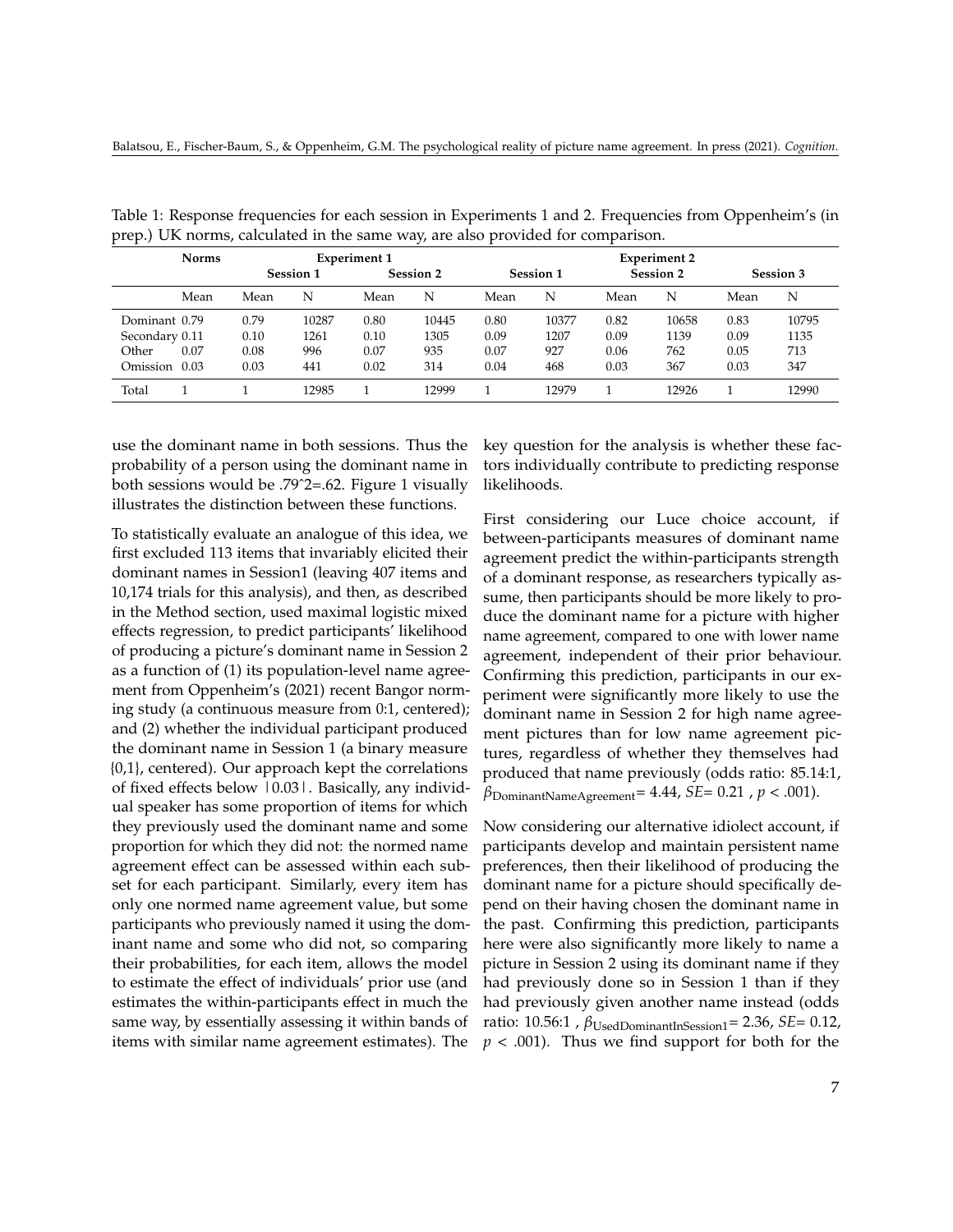



Figure 1: Observed name consistency in Experiment 1 compared to predictions from the idiolect account (dashed grey line), assuming only cross-speaker heterogeneity, and the Luce choice account (dotted grey line), assuming only within-speaker stochastic selection. Panel A depicts consistency for each pictures dominant name; Panel B depicts consistency for each pictures second most commonly used name. The x-axis represents the stimulus-contingent frequency of the specified name in a recent norming study with the same population (Oppenheim, 2021). The y-axis represents the frequency with which participants in Experiment 1 produced the specified name in both Session 1 and Session 2.

traditional Luce choice account of name agreement measures, and also for our novel idiolect account: population-level name agreement and individual's previous word selections jointly predict their likelihood of selecting a dominant name in the second session (see Figure 1a).

Until now, our narrative has focused on name stability, but a stronger test of the idea that name agreement predicts within-speaker response conflict may come from specifically examining cases where a speaker switched responses across sessions. Assuming that a picture can elicit multiple acceptable responses, the Luce Choice account predicts that speakers should be more likely to switch to a stronger dominant name than a weaker dominant name. Confirming this prediction, fitting a reduced form of the above model to a relevant subset of the data (namely, the 1263 trials, of those listed above, that participants had initially named using an items second most common name) showed that participants were significantly more likely to switch from a secondary name in Session 1 to a dominant name in Session 2 for pictures with high name agreement than for those with lower name agreement (odds ratio: 38.25:1, *β*<sub>DominantNameAgreement</sub>= 3.64, *SE*= 0.43, *p* < .001).

According to both accounts, these effects should also hold for non-dominant names. If the distri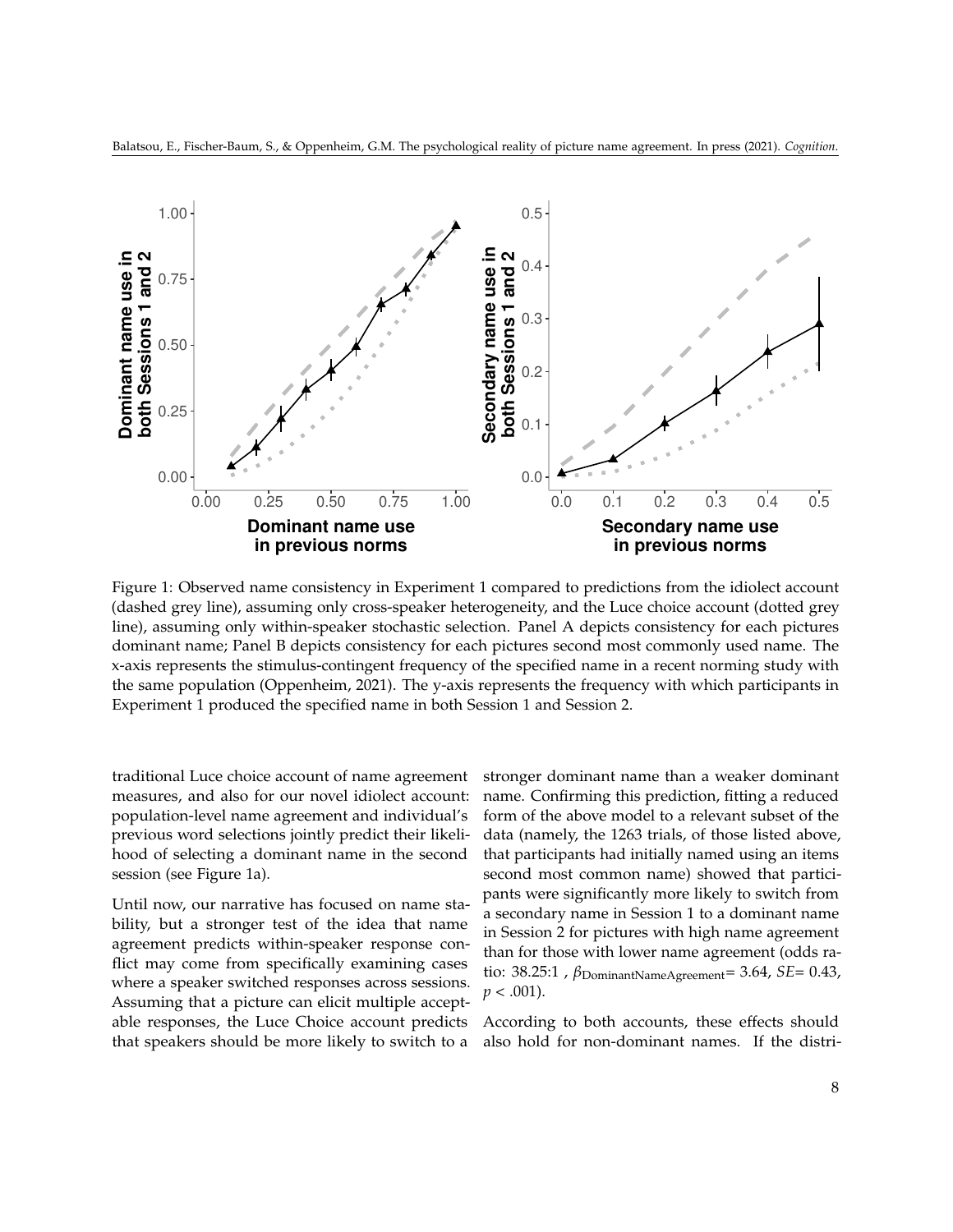bution of responses across the population predicts the strength of these options within each individual, then speakers should be also more likely to select stronger secondary names. Similarly, if speakers develop preferences even for non-dominant names in the first naming session are they more likely to select the same secondary responses when naming again later? To address this question, we repeated the previous logistic regression analysis but instead focussed on secondary names, thus estimating the likelihood a participant producing a picture's secondary name in Session 2 as a function of (1) its population-level *secondary* name agreement from Oppenheim's (2021) recent Bangor norming study (a continuous measure from 0:1, centered); and (2) whether the individual participant produced the secondary name in Session 1. To estimate effects within items, we further excluded 207 items that no participant had named using the secondary name in Session 1; this leaves 313 items and 7824 trials for the current analysis. Replicating our results for dominant name use, whether participants selected the secondary name during the Session 2 was predicted by both the population's frequency of using the secondary name from our previous norms (odds ratio: 10.81:1, *β*SecondaryNameAgreement= 2.38 , *SE*= 0.16, *p* < .001) and participants' own productions in Session 1 (odds ratio: 718.74:1, β<sub>UsedSecondaryInSession1</sub>= 6.58, *SE*= 0.53  $p$  < .001). Thus, we can broaden the scope of our previous conclusion: speakers are also more likely to produce more commonly used secondary names and secondary names that they themselves have chosen in the past (see Figure 1b).

As considered previously, the Luce Choice account makes particularly strong predictions about the likelihood of name switches. If a population's use of a secondary name predicts its strength within the individual speaker, then individuals should be more likely to switch from a dominant to a stronger secondary response in the second session. This is a particularly important prediction to test with secondary names because one interpretation of the pattern in switches to dominant names is simply that speakers

gradually regress to more appropriate or 'correct' responses. Confirming this prediction, participants were also significantly more likely to switch from a dominant name in Session 1 to a stronger secondary name than to a weaker secondary name in Session 2 (odds ratio: 8516.83:1, β<sub>SecondaryNameAgreement</sub>= 9.05, *SE*= .66,  $p < .001$ ). Thus, this finding strengthens our claim that population-level name agreement can predict response conflict within individuals, even in cases where people switch away from dominant names. A Monte Carlo analyses, presented in the Supplementary Material, shows that this trend further holds among even lower ranking responses.

# **3. Experiment 2**

Experiment 1 showed that individuals' own preferences and population-level trends jointly affect their word selections, thus providing support for both the Luce choice account and the idiolect account. In the Introduction, we motivated the idiolect account as a corollary an incremental learning model of word production (*viz*, Oppenheim et al., 2010). According to that account, speakers continually re-tune their semantic-to-lexical mappings, reinforcing those that have proven most useful in the recent past (*i.e.*, those supporting target names) and weakening those that have proven less useful (those supporting alternatives). This incremental learning should produce long-lasting priming of particular names, so one possible interpretation of the results in Experiment 1 is that support for the idiolect predictors in Session 2 reflected, at least in part, persistent priming of responses from Session 1, one week earlier.

An alternative interpretation that preserves the assumption of serial independence is that speakers may vary in their word preferences—for instance, as a result of having acquired ones language from a distinct subcommunity—but maintain these stable variations throughout their lives. This interpretation could be compatible with theoretical accounts that explicitly reject the possibility of continual incremen-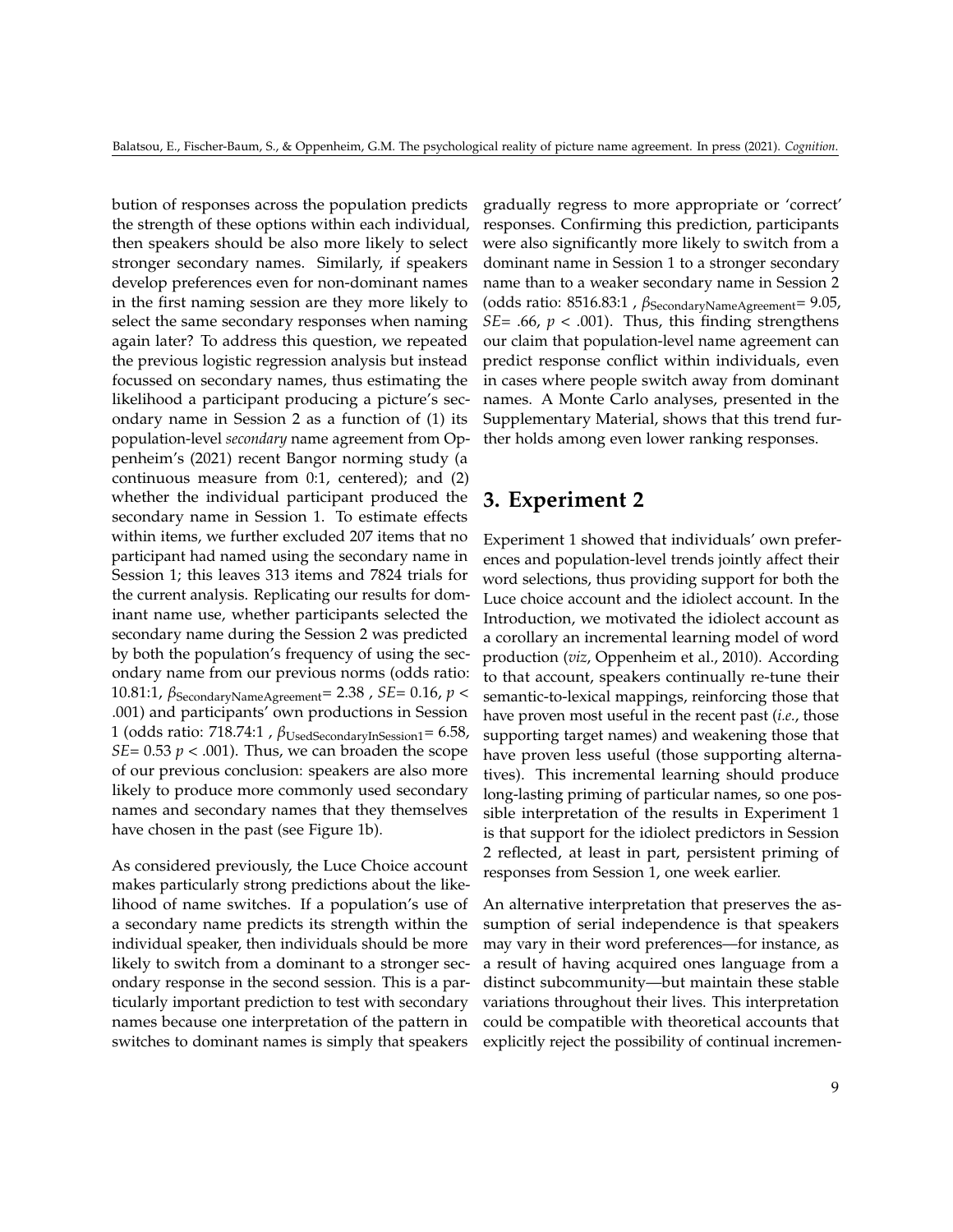tal learning in semantic-to-lexical mappings (e.g., Roelofs, 2018), that could be seen as analogous to a critical period hypothesis.

To distinguish between these accounts, in Experiment 2 we replicate Experiment 1 with 25 new participants, but now extended it to three sessions. Again, we focus on the likelihood of a participant producing the same name for a picture in two sequential sessions. However, with three sessions, we can now compare the likelihood of a participant producing the same name in Sessions 1 and 2 to that in Sessions 2 and 3. From the accounts described above, we can derive the following contrasting predictions:

- 1. If speakers continually develop their word preferences, per the incremental learning account, then these modifications should accumulate in much the same way as cumulative semantic interference. The idiolect predictor (*UsedNameIn-PreviousSession*) should therefore affect word selections more strongly in Session 3 than in Session 2.
- 2. If speakers simply maintain variations that they developed during an earlier acquisition process, then the idiolect predictor should affect word selections to a similar degree in Sessions 2 and 3.
- 3. Finally, if speakers do not maintain distinct word preferences (the simple Luce choice account), then the main effect of the idiolect predictor should simply fail to replicate.

## **3.1 Methods**

## **3.1.1 Overview**

Methods for Experiment 2 exactly followed those of Experiment 1, except that each participant now completed three sessions instead of two.

#### **3.1.2 Participants**

Twenty-five Bangor University students (18 female, Mean age : 19.4 years, *SD*= 0.9) participated in exchange for course credit. All reported British English as their native language, normal or corrected-tonormal vision and hearing, and no known language disorders. None had participated in Experiment 1 nor Oppenheim's (2021) previous norming study. The study was approved by Bangor University Ethics Committee and participants received course credit or cash compensation.

### **3.1.3 Materials, apparatus and procedure**

Each session exactly followed the methods of Experiment 1. One to two weeks after the second session, the participant returned to repeat the full procedure a third time.

## **3.1.4 Analytical approach**

Transcription and response coding exactly followed those in Experiment 1. Statistical analyses apply confirmatory logistic mixed effects regression, as in Experiment 1. Complete regression tables are provided in the Supplementary Material.

## **3.2. Results**

Excluding 105 trials (0.2%) in which a voicekey error ended the trial early (< 300ms post stimulus onset) leaves 38,895 total picture naming attempts for our analyses (12,979 in Session 1, 12,926 in Session 2, 12,990 in Session 3). General response characteristics, summarised in Table 1, were comparable to those in Experiment 1.

Extending the analytical approach from Experiment 1, we used maximal logistic mixed effects regression to predict participants' likelihood of producing a picture's dominant name in Session 2 or 3 as a function of (1) its population-level name agreement from Oppenheim's (2021) recent Bangor norming study (a continuous measure from 0:1, centered);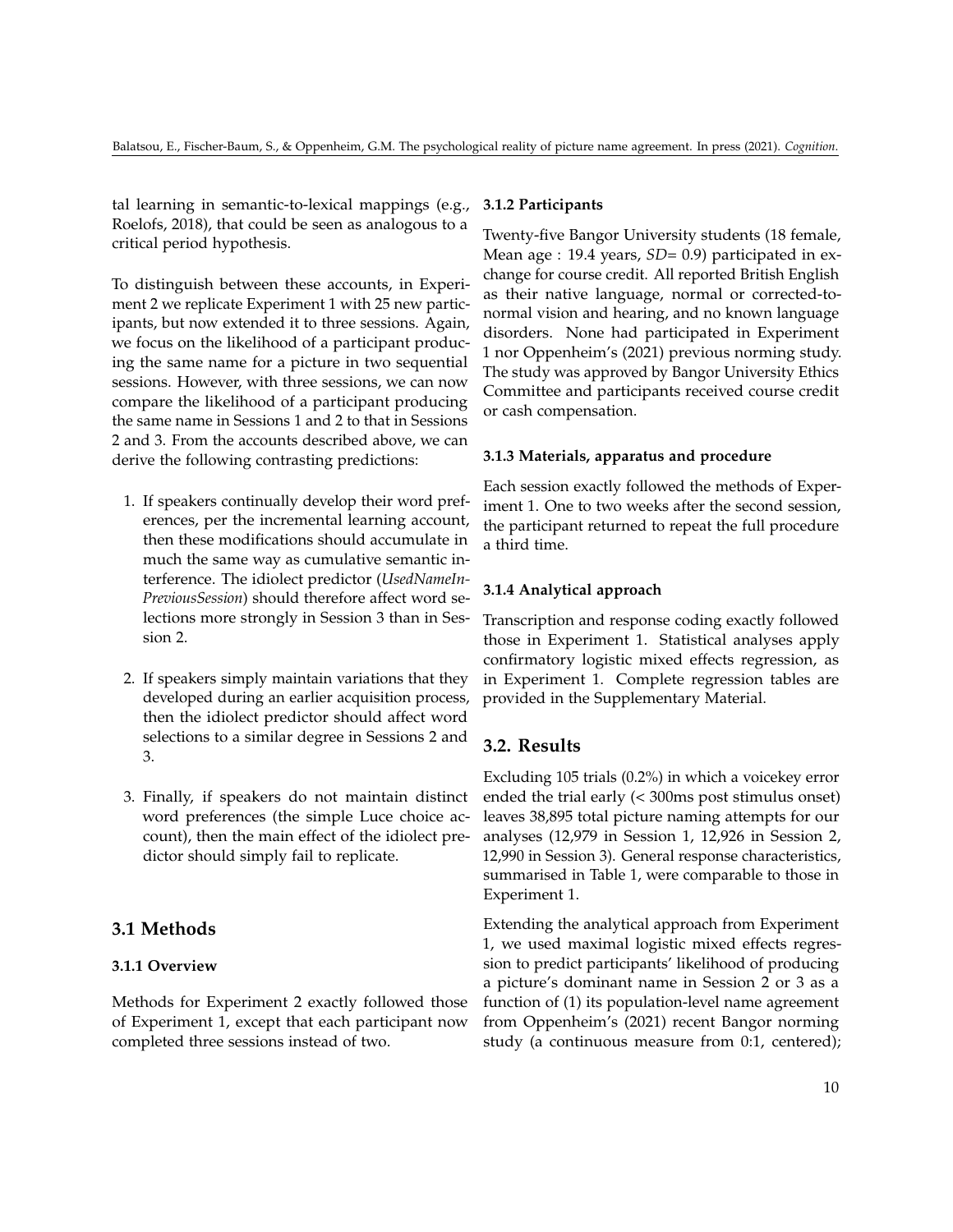(2) whether the individual participant produced the dominant name in the previous session (a binary measure  $\{0,1\}$ , centered). To test changes in these effects, we now added to the model Session number (an integer {2,3}, centered) and its interactions with the population and individual predictors. To estimate random slopes within items, we excluded the 162 items for which every participant produced the dominant name in either Session 1 or Session 2, leaving 358 items and 17,842 trials for this analysis.

Main effects in this analysis replicated several basic patterns from Experiment 1. First, participants were again more likely to produce dominant names that were more frequently used in population-level norms (odds ratio: 61.02:1, β<sub>DominantNameAgreement</sub>= 4.11, *SE*= 0.21 , *p* < .001), and they grew more likely to produce dominant names across consecutive sessions (odds ratio: 1.15:1, *β*<sub>Session</sub>= 0.14, *SE*= 0.55,  $p = .012$ ). Second, participants were also more likely to produce a dominant if they themselves had produced it in the previous session (odds ratio: 9.75:1, *β*UsedDominantInPreviousSession= 2.28 , *SE*= 0.91,  $p < .001$ ).

The key question, illustrated in Figure 2a, is how these effects develop across sessions. The effect of population-level dominant name agreement did not significantly change across sessions (odds ratio: 1.20:1,  $\beta$ Session x DominantNameAgreement = 0.19 ,  $SE = 0.28$ ,  $p = .51$ ). In line with the prediction from the incremental learning account, however, speakers' individual preferences became significantly more pronounced (odds ratio: 1.74:1, *β*Session x UsedDominantInPreviousSession= 0.55 , *SE*= 0.09,  $p < .001$ ).

As in Experiment 1, similar patterns also held in an analogous analysis of non-dominant name use. To allow the inclusion of within items random effects, we excluded 279 items with secondary names that participants never used in Session 1 or 2, leaving 12,009 trials for this analysis. Participants were overall more likely to produce secondary names that were more commonly observed in our norming stud-*SE*= 0.10, *p* = .013).

ies (odds ratio: 274.44:1, β<sub>SecondaryNameAgreement</sub>= 5.61, *SE*= 0.43, *p* < .001), and though they grew significantly less likely to produce secondary names across sessions (odds ratio: 0.80:1, *β*<sub>Session</sub>= -0.22, *SE*= 0.07,  $p = .003$ ), they remained more likely to produce secondary names that they had used themselves in the previous session (odds ratio: 10.02:1, *β*UsedSecondaryInPreviousSession= 2.30 , *SE*= 0.10,  $p < .001$ ). And though the effect of populationlevel secondary name agreement did not significantly change across sessions (odds ratio: 2.54:1, *β*Session x SecondaryNameAgreement = 0.93 , *SE*= 0.52, *p* = .07), individual preferences again became significantly more pronounced by this measure (odds ratio: 1.42:1, *β*<sub>Session x</sub> UsedSecondaryInPreviousSession</sub>= 0.35, *SE*= 0.12, *p* = .003; see Figure 2b).

Finally, it is worth noting that analyses of nameswitching patterns provide results that are consistent with both those already previously described for Experiment 1 and those just reported for Experiment 2. As in Experiment 1, participants were more likely to switch from secondary names to dominant names that were more frequently used in population-level norms (odds ratio: 60.89:1, β<sub>DominantNameAgreement</sub>= 4.11, *SE*= .45, *p* < .001), and this trend became more pronounced in later sessions (odds ratio: 3.96:1, *β*Session x DominantNameAgreement = 1.38 , *SE*= 0.69, *p* = .046), as name switching became less frequent overall (odds ratio: 0.81:1, *β*<sub>Session</sub>= -0.22, *SE*= 0.11,  $p = .041$ ). Analyses of switches from dominant to secondary names showed similar influences: participants were more likely to switch from dominant names to secondary names that were more frequently used in population-level norms (odds ratio: 4380.43:1, *β*SecondaryNameAgreement= 8.38, *SE*= 0.46,  $p < .001$ ), though this trend did not become significantly more pronounced in later sessions (odds ratio: 2.01:1,  $\beta$ <sub>Session x</sub> SecondaryNameAgreement</sub> = 0.74, *SE*= 0.61,  $p = .22$ ), and name switching became less frequent overall (odds ratio: 0.78:1, *β*<sub>Session</sub>= -0.25</sub>,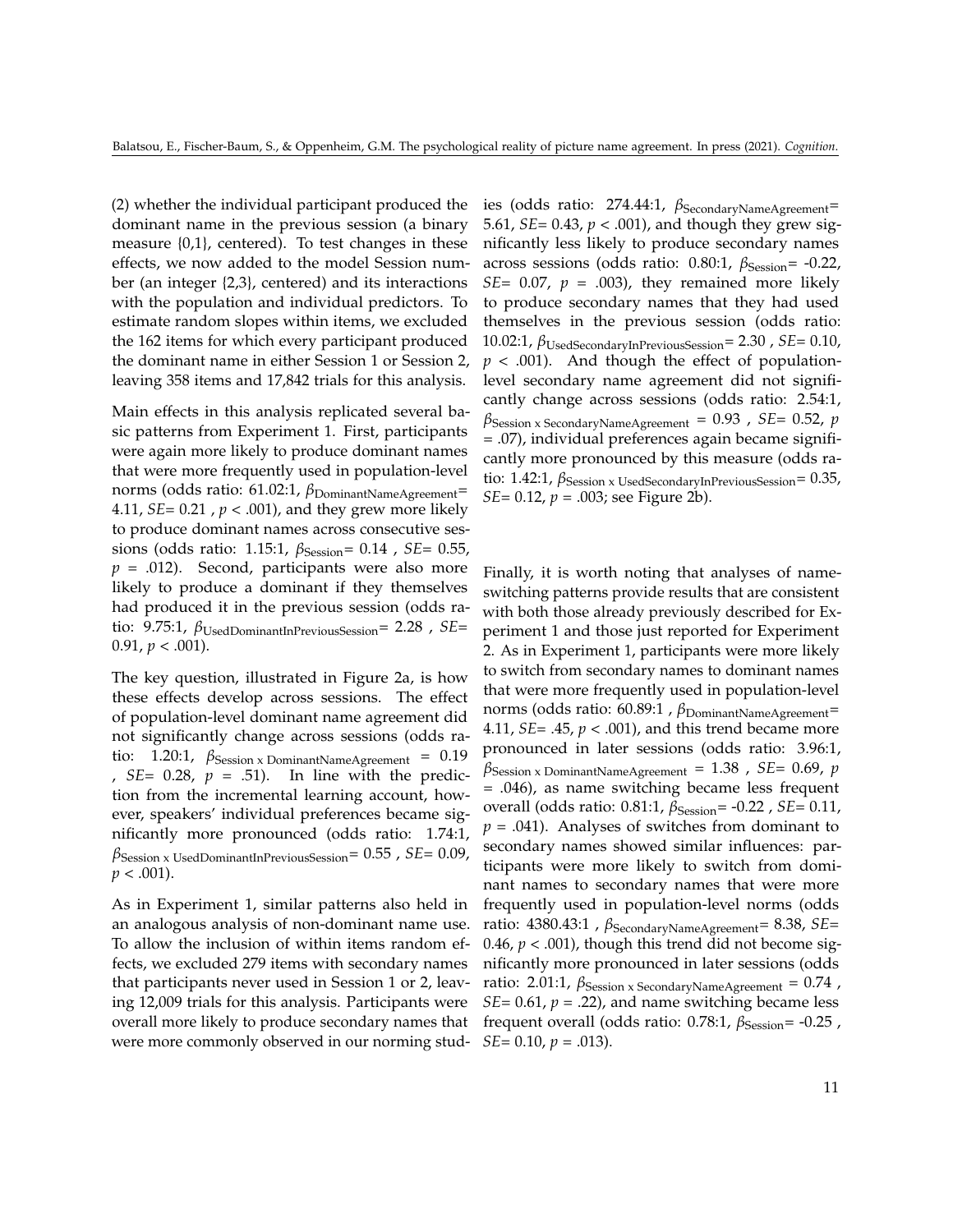

Balatsou, E., Fischer-Baum, S., & Oppenheim, G.M. The psychological reality of picture name agreement. In press (2021). *Cognition*.

Figure 2: Observed name consistency for sequential sessions in Experiment 2 compared to predictions from the idiolect account (dashed grey line), assuming only cross-speaker heterogeneity, and the Luce choice account (dotted grey line), assuming only within-speaker stochastic selection. Panel A depicts consistency for each pictures dominant name; Panel B depicts consistency for each pictures second most commonly used name. The x-axis represents the stimulus-contingent frequency of the specified name in a recent norming study with the same population (Oppenheim, in prep). The y-axis represents the frequency with which participants in Experiment 2 produced the specified name in two consecutive sessions: Sessions 1 and 2 (solid black line) or Sessions 2 and 3 (dotted black line).

# **4. Discussion**

Returning to our original question, is word production a probabilistic process in the sense that speakers stochastically choose between multiple acceptable options each time they select a word? On the assumption that population-derived estimates index the range of names that individual speakers consider during naming tasks, picture name agreement has been associated with behavioural, neuroimaging, and electrophysiological effects, which have in turn been characterised as evidence of that assumed conflict. However, the basic question has until now

**in previous norms**

remained untested, so in this paper we used a repeated picture naming task to assess both whether population-derived norms predict within-speaker variation in naming behaviour and whether speakers might accumulate robust idiosyncratic preferences for particular words despite variation in their linguistic communities. To our knowledge, this is the first systematic investigation of picture name consis-tency in unimpaired<sup>[2](#page-11-0)</sup> adults and, remarkably, our

**in previous norms**

<span id="page-11-0"></span><sup>2</sup>There has been recent interest in response stability in the neuropsychological literature (van Scherpenberg et al., 2019), but without comparison to neurally intact populations; thus this study provides a useful baseline.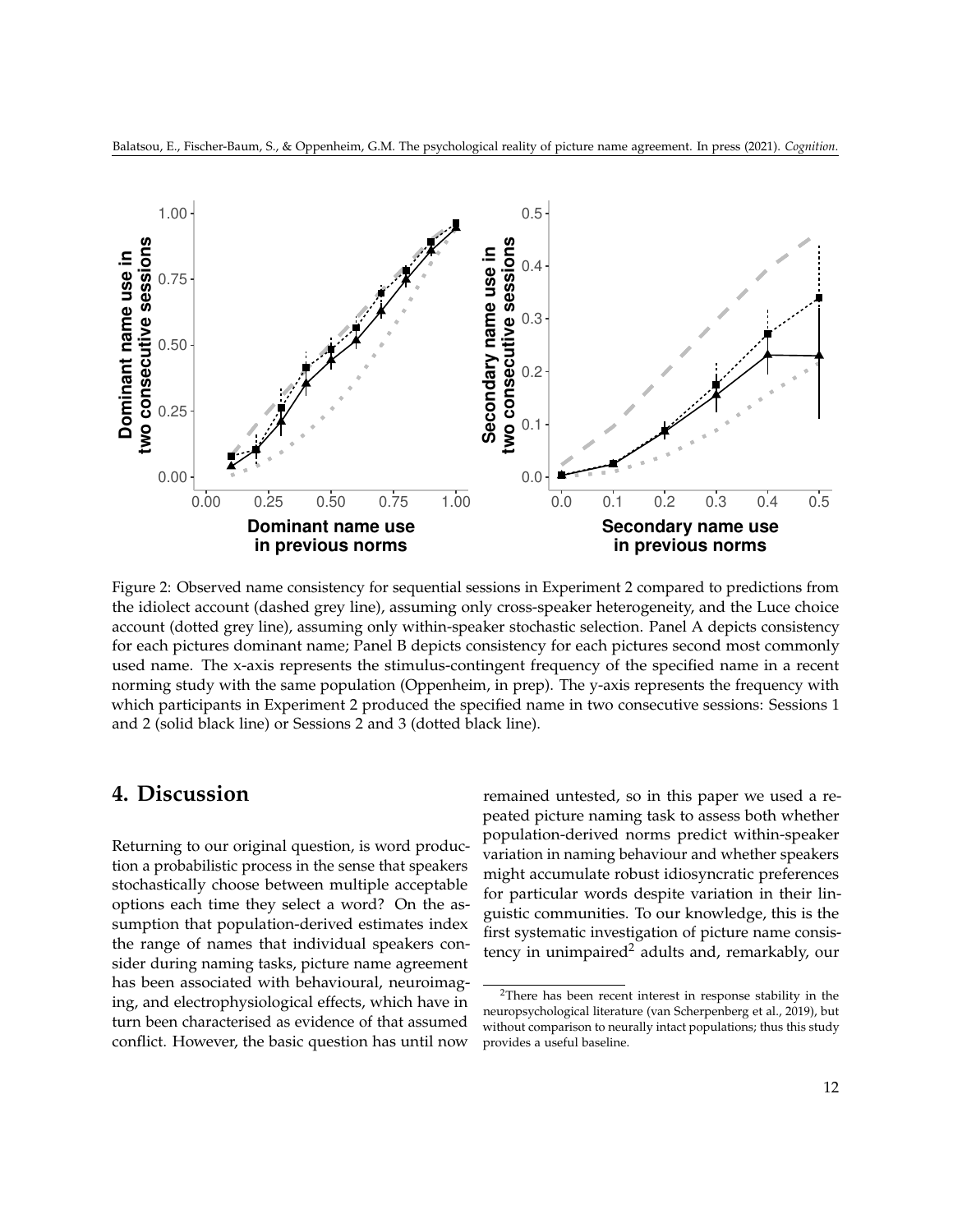results support both propositions: speakers' word selections in Session 2 of Experiment 1 and Sessions 2 and 3 of Experiment 2 were jointly predicted by the distribution of names in their linguistic community and their own previous responses, suggesting that they are sensitive to the linguistic variation observed in their communities, but nonetheless develop and maintain their stable word preferences across naming episodes.

Before delving into these questions, though, it is worth noting that our group-level correlations support the validity of picture name agreement for its on-label use, that is, predicting variance in item names for a population as a whole. The frequencies of the most commonly and the second most commonly used names in this study corresponded well with those observed in recent norming studies from the same population (Oppenheim, 2013), and with each other. Thus, such population-level norms have demonstrated utility for predicting the distributions of names across speakers, consistent with their traditional use in selecting materials for new experiments, particularly for predicting those distributions in the first naming instance of an experiment. However, their utility is more limited for predicting responses or variations across repeated trials.

## **4.1 Population-level norms predict withinspeaker variability**

The first major finding from this study is evidence for the Luce choice-inspired stochastic selection account, in the form of both predictable name selections, but more importantly predictable naming switches. First, within-participants analyses in both experiments demonstrated that speakers were more likely to use names that were more frequently attested in the population-derived naming norms, regardless of whether they themselves had used those names initially, and this pattern held for both dominant names and alternatives. Logistic regressions of within-participants name switching further demonstrated that population-level name agreement predicts name co-availability within individual speakers, predicting both switches from secondary to dominant names and, more remarkably, from dominant to secondary names. This switching behaviour is important for two reasons. First, in line with the Luce choice-inspired stochastic selection account (*i.e.,* that name agreement measures index the distribution of names within individual speakers), it confirms that speakers both maintain multiple candidate names and tend to switch to the names that other speakers use more frequently to describe the same stimuli. Second, the fact that population-level norms also predict speakers' likelihood of spontaneously switching to non-dominant names further demonstrates that such name changes cannot simply be explained as moves toward a single 'correct' response.

Our name use and name switching measures thus indicate that picture name distributions from norming studies predict at least the co-availability of responses within individual speakers, which is a crucial precondition for the common, if controversial, interpretation of name agreement effects as reflecting response competition. Though these data cannot directly show that speakers necessarily coactivate multiple labels within the same trial, that assumption is common to both competitive (Howard et al, 2006; Roelofs, 2018) and noncompetitive (Oppenheim et al, 2010) accounts of word production effects (see e.g., Nozari & Pinet, 2020). On the assumption that switching across trials implies coactivation within trials, our results therefore provide necessary preconditions for competition- or conflict-based effects to emerge (as assumed by, e.g., Indefrey & Levelt, 2004; LaGrone & Spieler, 2006; Bose & Schafer, 2017).

Whether such effects specifically require competitive lexical selection processes, in the sense of, e.g. Levelt, et al. (1999), is a separate matter. The past fifteen years have brought considerable criticism of both the hypothesis of lexical selection by competition and the specific empirical evidence that researchers have claimed to support it. For instance, although semantic picture word interference is empirically ro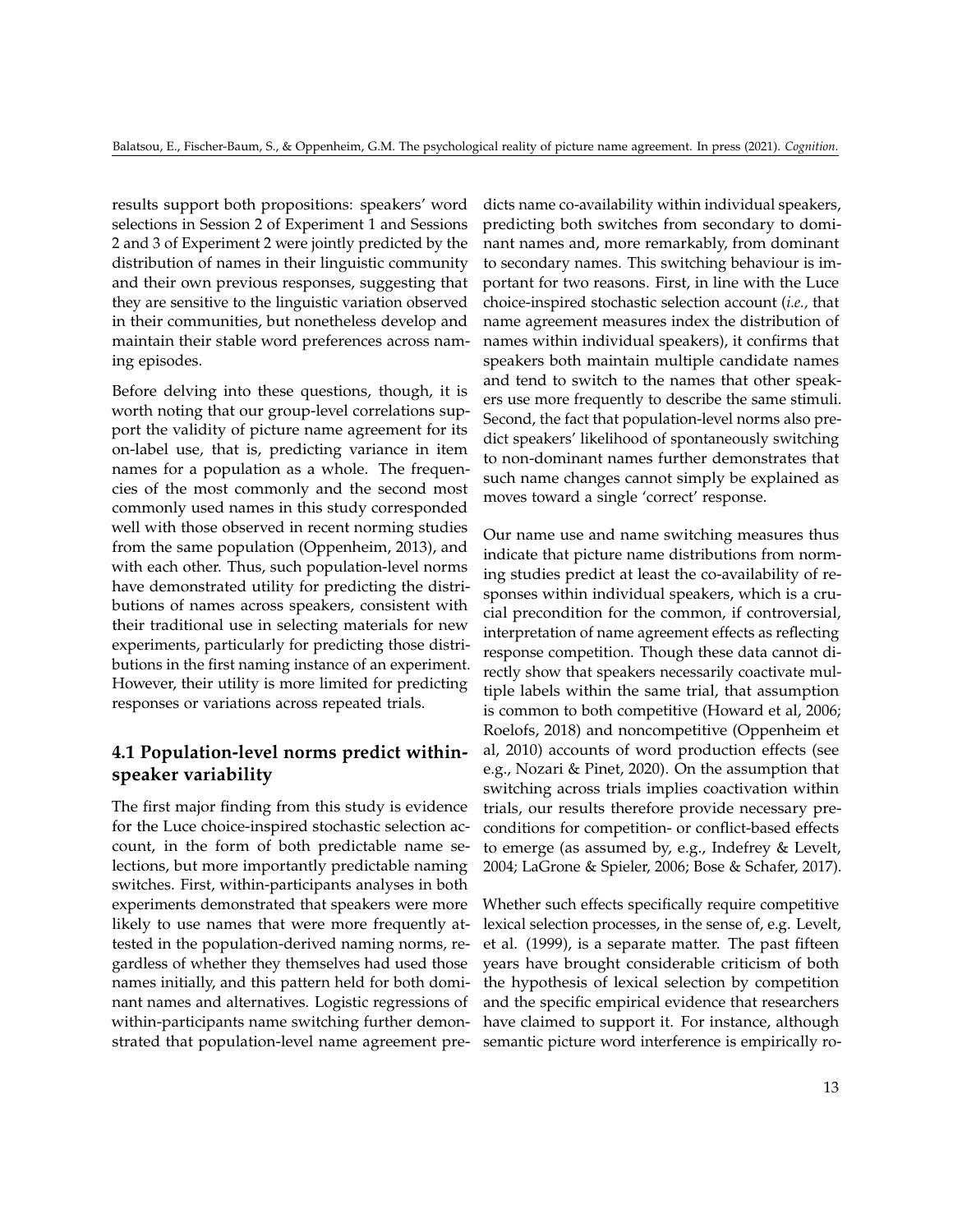bust, it is not clear that it reflects the same kind of selection processes that speakers would engage for typical communicative production (e.g., Mahon et al., 2007; Oppenheim & Balatsou, 2019). And though cumulative semantic interference is similarly robust, it can be sufficiently explained by incremental learning processes without imposing strong constraints on within-trial selection processes (Oppenheim et al., 2010 *et passim*). Many of the studies of name agreement effects that we described in the Introduction were published before the competition claim was broadly questioned: an era when demonstrating that a picture elicited many different names *and* long naming latencies was sufficient to prove that competition from those names *caused* the long naming latencies. Although demonstrating within-speaker lexical co-activation is a crucial first step, future work along these lines will need to more carefully distinguish evidence for lexical selection by competition from evidence of mere lexical co-activation.

If speakers do in fact consider multiple names for the same picture, then recent empirical findings seem to challenge the idea that these names are competing for selection (in the sense of, e.g. Levelt, et al., 1999). For instance, in picture naming norms, after accounting for dominant name agreement, pictures with stronger secondary names appear to be named faster than those with only weaker alternatives (Oppenheim, 2017; 2021). Under a competitive selection model, the opposite pattern should emerge. One possible resolution would be to suggest that competitive selection only comes online when a particular task demands it (Nozari and Hepner, 2019), such as an instruction to name a picture while ignoring a superimposed word (picture-word interference; but see e.g. Dylman & Barry, 2018). In that case, however a question arises as to whether online competition is a necessary feature of word production, as opposed to an accommodation to particular experimental tasks (e.g. Oppenheim & Balatsou, 2019).

## **4.2 Population-level norms overestimate within-speaker variability**

Although our results provide strong support for a core prediction of the Luce choice account, they also demonstrate that name agreement estimates from norming studies systematically overestimate withinspeaker variability. In each experiment, withinparticipants, within-items analyses demonstrated that speakers develop and maintain preferences for even non-dominant names. These robust individual differences imply that population-level name agreement also reflects individuals' stable word preferences, and Experiment 2 traced the development of these idiosyncrasies over three sessions, each approximately a week apart, to demonstrate that they represent very long-lasting accumulations of experience. Such persistent changes as a result of word production can be readily identified as incremental learning: small, likely implicit, experience-driven adjustments to the semantic-to-lexical connections that support the retrieval of particular names. We have argued elsewhere that such incremental learning underpins a range of empirical phenomena that had otherwise been attributed to within-trial competition (cf. Roelofs, 2018), including long-lag perseveration errors (Fischer-Baum, Irons, Oppenheim, 2018; Oppenheim, et al., 2010). By the same token, an incremental learning model of word production would predict the accumulation of such idiosyncrasies if left unchecked. In Oppenheim et al.'s (2010) Dark Side model, a supervised learning algorithm provides such a check against runaway errors: following a "dog" "cat" slip, a corrective process strengthens the connections supporting "dog" and weakens those supporting "cat". Speakers are demonstrably able to detect and correct such frank errors (e.g., Levelt, 1983), so it is reasonable to assume that such self-supervision could provide a basis for corrective learning. But when there is little reason to prefer one name over an alternative (e.g., "couch", "sofa") there is no reason to expect such a check (see Nozari & Hepner, 2019, for a related point), allowing any reinforcement of a chosen response to simply per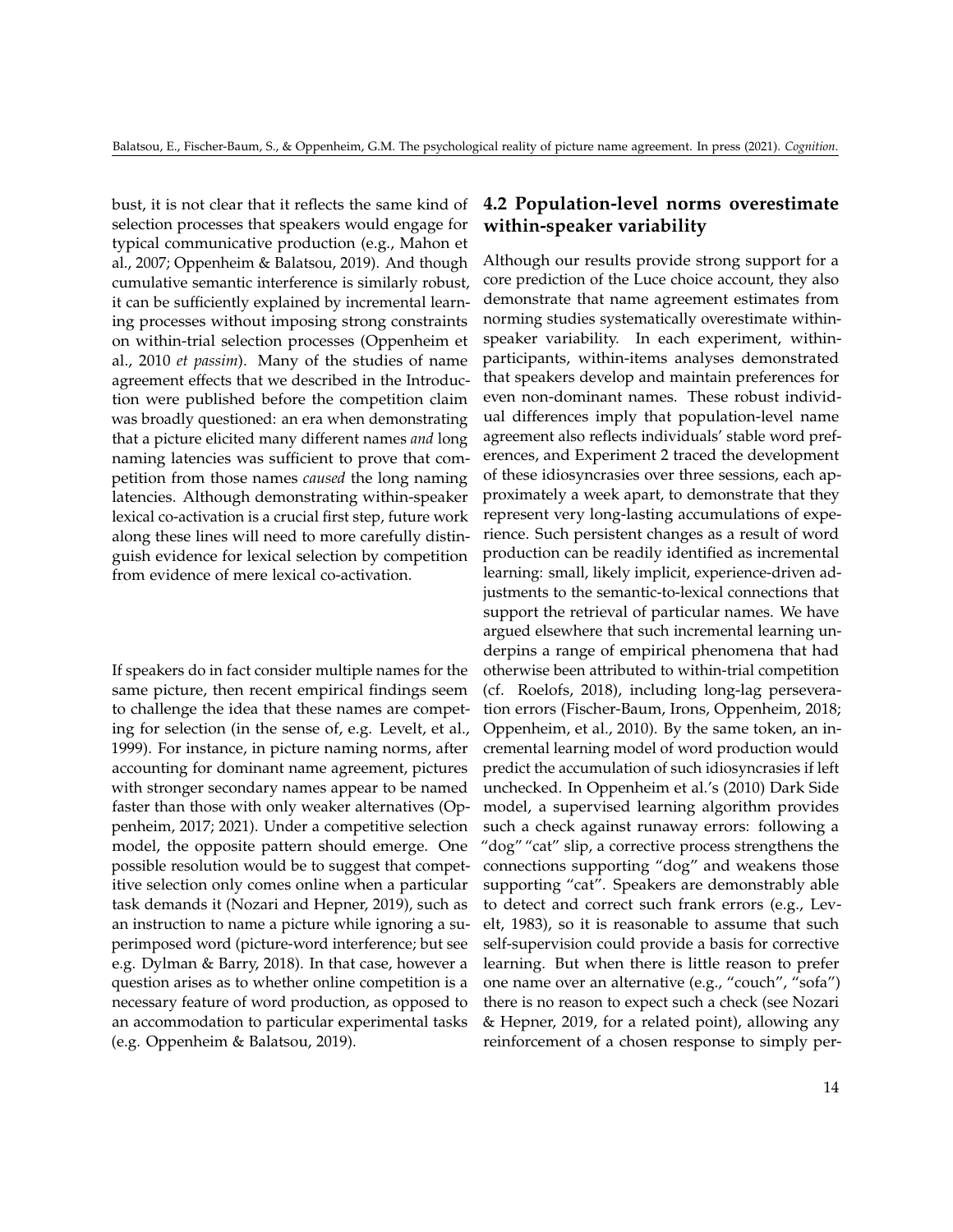sist until it affects the next retrieval. Thus, even if a speaker initially settles on *couch* by chance, a simple rich-get-richer effect should increase their likelihood of choosing it again in the future, resulting in the development of idiosyncratic linguistic tendencies over time.

Incrementally approximating a one-concept-oneword rule should limit lexical coactivation, and therefore activation error and competition, making production faster and more efficient. However, any such idiolect account must also address the question of why speakers nevertheless clearly *do* maintain synonyms in their productive vocabularies. As our participants' switching behaviour demonstrates, speakers who choose *couch* can also choose *sofa*, implying that they have not completely abandoned the latter. One possible explanation for this maintained flexibility comes from the needs of interacting with a larger linguistic community that includes other speakers with different word preferences. In comprehension, it is thus beneficial to maintain many-to-one word-toconcept mappings, and listeners, much like speakers, appear to continually update them for efficient communication (Rodd et al., 2013). There is also direct evidence for lexical alignment between interlocutors (e.g., Garrod & Anderson, 1987)—a tendency for conversation partners to adopt a one-concept-one-word rule for their shared communication—providing a basis for assuming transfer between the comprehension and production systems. Although it may be efficient for a speaker to maintain a single word for a concept, in terms of their own production needs, communication requires flexibility and interacting with speakers with divergent preferences may provide the necessary impetus to regularly switch between similarly appropriate names and thus maintain them in relative equilibrium. And though a thorough discussion is beyond the scope of the present work, such voluntary name changing may thereby provide the basis for a simple accessibility-based account of several behavioural and neural correlates of picture name agreement.

# **5. Conclusion**

This study provides the first demonstration that picture name agreement has a psychological reality within individual speakers, comparing predictions from a stochastic account of the phenomenon to those from an idiolect-based account. There is some evidence that name agreement, as measured in the traditional way, predicts within-individual lexical coactivation, and by extension possible lexical competition. Norms from a speaker's linguistic community do predict their likelihood of using particular names, and even their likelihood of switching to alternative names when retested, suggesting that speakers consider the range of names observed in their larger linguistic communities. But we have also shown that individual speakers continually develop and reinforce changes to their semantic-to-lexical mappings that put their word preferences in conflict with their likely interlocutors. Given this heterogeneity among speakers, it is remarkable that name agreement measures do such a good job of predicting naming performance and show such consistent effects. This efficacy is somewhat surprising, but not too surprising, because it is still probably the case that pictures that have multiple names elicit less target lexical activation and more lexical co-activation, even if population-based measures of name agreement are not the perfect way to predict that co-activation.

In general, there are certain challenges when assuming static properties of a processing system, such as language, that continually changes through experience; we cannot assess current performance without affecting future performance. Thus, in language production, as elsewhere, population-level norms usefully supplement the data that we can collect from individuals. But we need to exercise caution when assuming that things that are true on a population level must also be true within an individual. This concern is emblematic of a wider concern that we see elsewhere, such as in the debate between group-level and case-study approaches in the neuropsychological literature: although trends may hold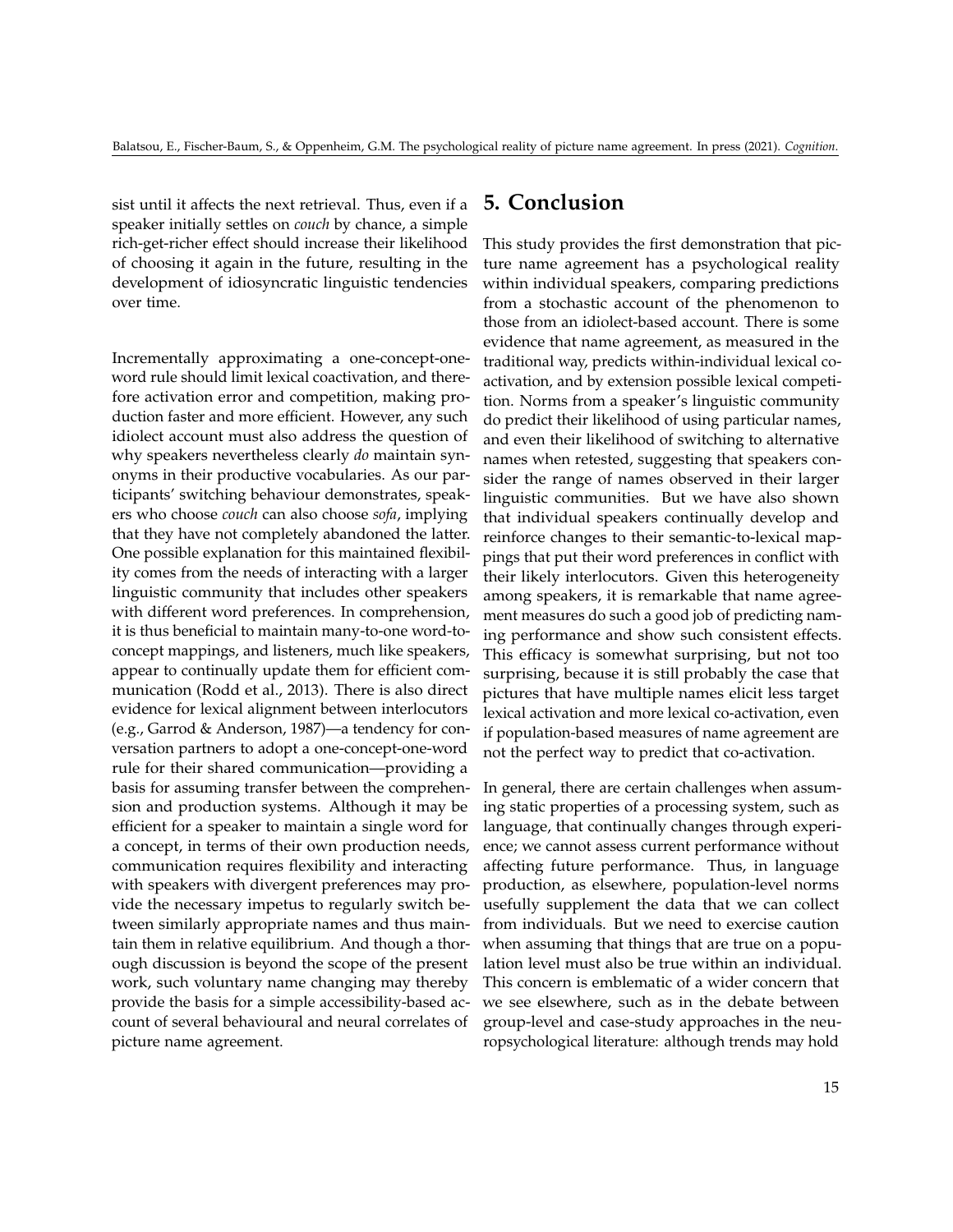when collapsing across individuals, accurate psychological interpretation of a pattern crucially depends on sufficiently powered evidence from within individuals.

# **Credit statement**

Evangelia Balatsou: Investigation, Formal analysis, Writing - Original draft; Simon Fischer-Baum: Conceptualization, Formal analysis, Writing - Reviewing and Editing; Gary Oppenheim: Conceptualization, Methodology, Formal analysis, Supervision, Validation, Visualization, Writing - Original draft, Writing - Reviewing and Editing.

# **Acknowledgements**

Thanks to Annie Blazer for assistance with data collection and transcription in Experiment 2. This work was supported in part by NSF BCS1752751.

# **References**

Alario, F. X., Ferrand, L., Laganaro, M., New, B., Frauenfelder, U. H., & Segui, J. (2004). Predictors of picture naming speed. *Behavior Research Methods, Instruments, & Computers*, *36*(1), 140-155.

Bakhtiar, M., Nilipour, R., & Weekes, B. S. (2013). Predictors of timed picture naming in Persian. *Behavior Research Methods*, *45*(3), 834-841.

Barr, D. J., Levy, R., Scheepers, C., & Tily, H. J. (2013). Random effects structure for confirmatory hypothesis testing: Keep it maximal. *Journal of memory and language*, *68*(3), 255-278.

Barry, C., Morrison, C. M., & Ellis, A. W. (1997). Naming the Snodgrass and Vanderwart pictures: Effects of age of acquisition, frequency, and name agreement. *The Quarterly Journal of Experimental Psychology: Section A*, *50*(3), 560-585.

Bates, E., D'Amico, S., Jacobsen, T., Székely, A., Andonova, E., Devescovi, A., ... & Wicha, N. (2003). Timed picture naming in seven languages. *Psychonomic bulletin & review*, *10*(2), 344-380.

Bates, D., Maechler, M., Bolker, B., et al. (2021). lme4: Linear mixed-effects models using Eigen and S4. CRAN.

Bonin, P., Chalard, M., Méot, A., & Fayol, M. (2002). The determinants of spoken and written picture naming latencies. *British Journal of Psychology*, *93*(1), 89- 114.

Bose, A., & Schafer, G. (2017). Name agreement in aphasia. *Aphasiology*, *31*(10), 1143-1165.

Butterfield, G. B., & Butterfield, E. C. (1977). Lexical codability and age. J*ournal of Memory and Language*, *16*(1), 113.

Cameron-Jones, C. M., & Wilshire, C. E. (2007). Lexical competition effects in two cases of non-fluent aphasia. *Brain and Language*, *1*(103), 136-137.

Carroll, J. B., & White, M. N. (1973). Word frequency and age of acquisition as determiners of picturenaming latency. *The Quarterly Journal of Experimental Psychology*, *25*(1), 85-95.

Cave, C. B. (1997). Very long-lasting priming in picture naming. *Psychological Science*, 8, 322–325.

Cheng, X., Schafer, G., & Akyürek, E. G. (2010). Name agreement in picture naming: an ERP study. *International Journal of Psychophysiology*, *76*(3), 130-141.

Cuetos, F., Ellis, A. W., & Alvarez, B. (1999). Naming times for the Snodgrass and Vanderwart pictures in Spanish. *Behavior Research Methods*, *31*(4), 650-658.

Dell'Acqua, R., Lotto, L., & Job, R. (2000). Naming times and standardized norms for the Italian PD/DPSS set of 266 pictures: Direct comparisons with American, English, French, and Spanish published databases. *Behavior Research Methods, Instruments, & Computers*, *32*(4), 588-615.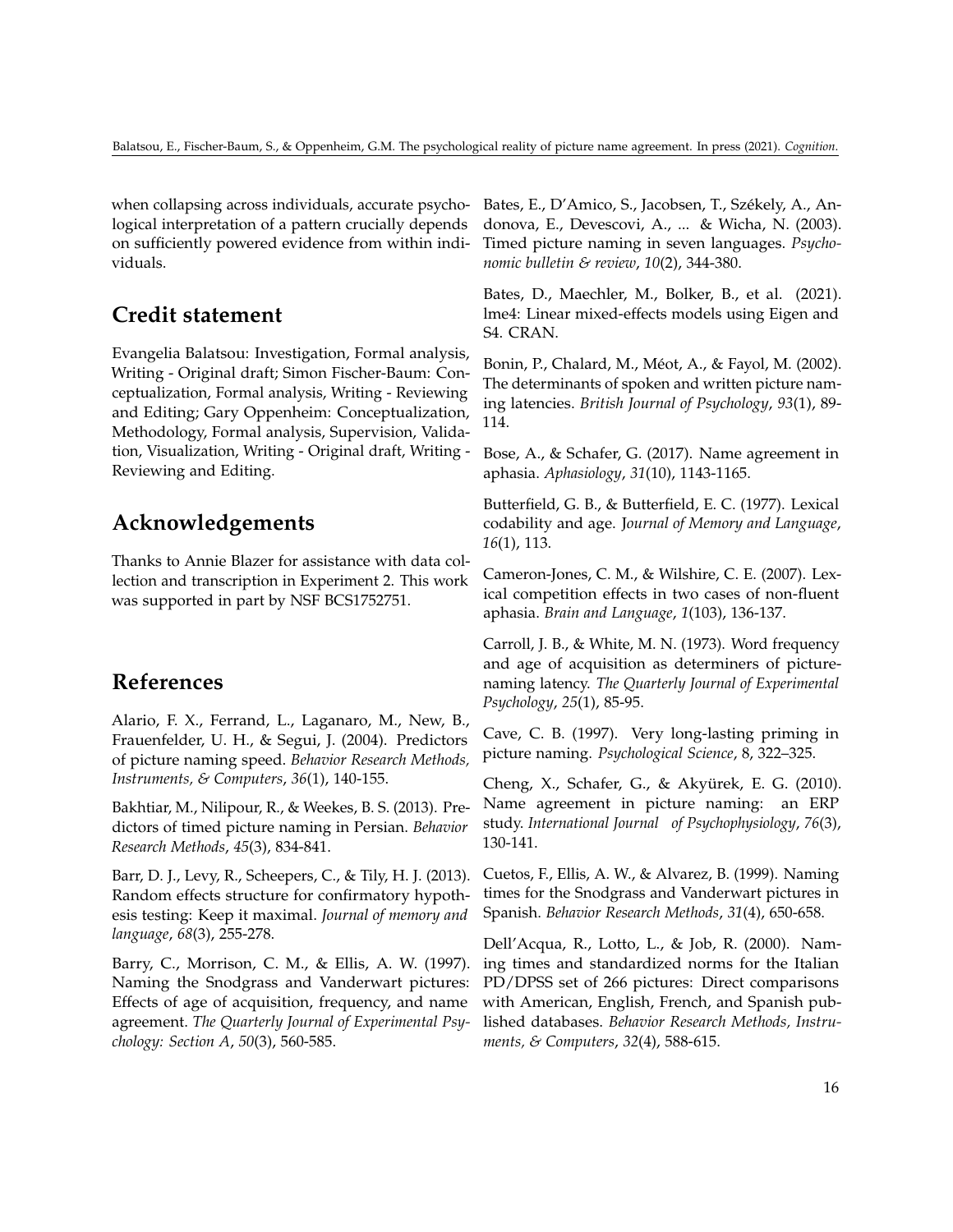Dell, G. S., Schwartz, M. F., Martin, N., Saffran, E. M., & Gagnon, D. A. (1997). Lexical access in aphasic and nonaphasic speakers. *Psychological review*, *104*(4), 801.

Dimitropoulou, M., Duñabeitia, J. A., Blitsas, P., & Carreiras, M. (2009). A standardized set of 260 pictures for Modern Greek: Norms for name agreement, age of acquisition, and visual complexity. *Behavior Research Methods*, *41*(2), 584-589.

Dylman, A. S., & Barry, C. (2018). When having two names facilitates lexical selection: Similar results in the picture-word task from translation distractors in bilinguals and synonym distractors in monolinguals. *Cognition*, *171*, 151-171.

Ellis, A. W., & Morrison, C. M. (1998). Real ageof-acquisition effects in lexical retrieval. *Journal of Experimental Psychology: Learning, Memory, and Cognition*, *24*(2), 515.

Fischer-Baum, S., Irons, S., & Oppenheim, G. M. (2018). Breaking the dark side: A computational neuropsychological approach. Poster presented at the *10th International Workshop on Language Production*, July 1-5, Nijmegen, Netherlands.

Francis, W. S. (2014). Repetition priming in picture naming: Sustained learning through the speeding of multiple processes. *Psychonomic bulletin & review*, *21*(5), 1301-1308.

Francis, W. S., & Sáenz, S. P. (2007). Repetition priming endurance in picture naming and translation: Contributions of component processes. *Memory & Cognition*, *35*(3), 481-493.

Garrett, M. F. (1975). The analysis of sentence production. In G. H. Bower (Ed.), *The psychology of learning and motivation: advances in research and theory* (pp. 133–177).

Garrod, S., & Anderson, A. (1987). Saying what you mean in dialogue: A study in conceptual and semantic co-ordination. *Cognition*, *27*(2), 181–218. http://doi.org/10.1016/0010-0277(87)90018-7

Gilhooly, K. J., & Gilhooly, M. L. (1979). Age-ofacquisition effects in lexical and episodic memory tasks. *Memory & Cognition*, *7*(3), 214-223.

Harley, T. A., & Grant, F. (2004). The role of functional and perceptual attributes: Evidence from picture naming in dementia. *Brain and Language*, *91*(2), 223-234.

Howard, D., Nickels, L., Coltheart, M., & Cole-Virtue, J. (2006). Cumulative semantic inhibition in picture naming: Experimental and computational studies. *Cognition*, *100*(3), 464–482.

Indefrey, P., & Levelt, W. J. (2004). The spatial and temporal signatures of word production components. *Cognition*, *92*(1), 101-144.

Kan, I. P., & Thompson-Schill, S. L. (2004). Effect of name agreement on prefrontal activity during overt and covert picture naming. *Cognitive, Affective, & Behavioral Neuroscience*, *4*(1), 43-57.

Kremin, H., Perrier, D., De Wilde, M., Dordain, M., Le Bayon, A., Gatignol, P., ... & Arabia, C. (2001). Factors predicting success in picture naming in Alzheimer's disease and primary progressive aphasia. *Brain and Cognition*, *46*(1-2), 180-183.

Lachman, R. (1973). Uncertainty effects on time to access the internal lexicon. *Journal of Experimental Psychology*, *99*(2), 199.

Lachman, R., & Lachman, J. L. (1980). Picture naming: Retrieval and activation of long-term memory. In *New Directions in Memory and Aging (PLE: Memory): Proceedings of the George A. Talland Memorial Conference* (p. 313).

Lachman, R., Shaffer, J. P., & Hennrikus, D. (1974). Language and cognition: Effects of stimulus codability, name-word frequency, and age of acquisition on lexical reaction time. *Journal of verbal learning and verbal behavior*, *13*(6), 613-625.

LaGrone, S., & Spieler, D. H. (2006). Lexical competition and phonological encoding in young and older speakers. *Psychology and Aging*, *21*(4), 804.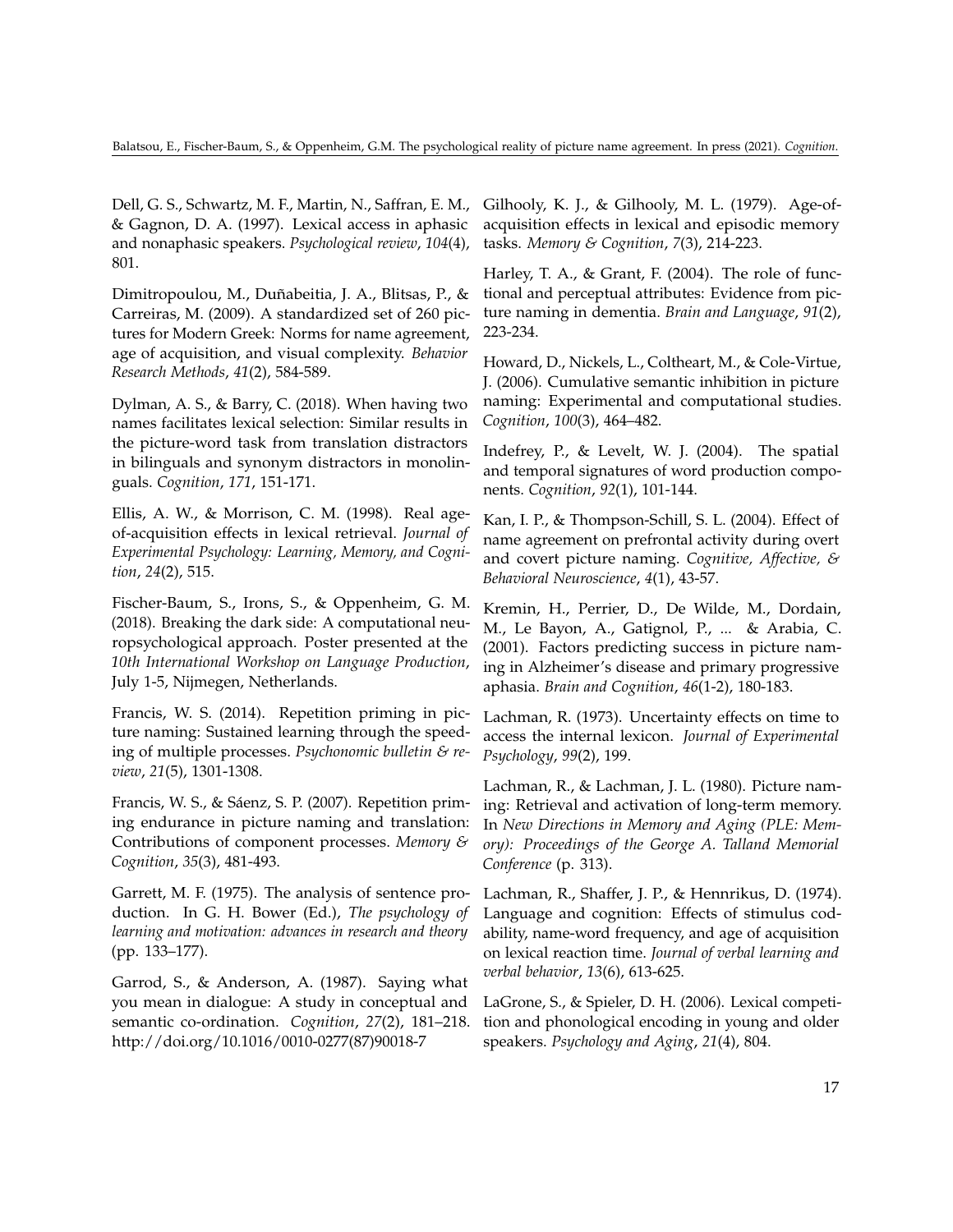Laiacona, M., Luzzatti, C., Zonca, G., Guarnaschelli, C., & Capitani, E. (2001). Lexical and semantic factors influencing picture naming in aphasia. *Brain and Cognition*, *46*(1-2), 184-187.

Levelt, W. J. M. (1983). Monitoring and self-repair in speech. *Cognition*, *14*(1), 41–104.

Levelt, W. J., Roelofs, A., & Meyer, A. S. (1999). A theory of lexical access in speech production. *Behavioral and brain sciences*, *22*(1), 1-38.

Lorsbach, T. C., & Morris, A. K. (1991). Direct and indirect testing of picture memory in second and sixth grade children. *Contemporary Educational Psychology*, *16*(1), 18-27.

Luce, R. D. (1959). *Individual Choice Behavior: A Theoretical Analysis*. New York: Wiley.

Mahon, B. Z., Costa, A., Peterson, R., Vargas, K. A., & Caramazza, A. (2007). Lexical selection is not by competition: a reinterpretation of semantic interference and facilitation effects in the pictureword interference paradigm. *Journal of Experimental Psychology: Learning, Memory, and Cognition*, *33*(3), 503.

Mitchell, D. B., & Brown, A. S. (1988). Persistent repetition priming in picture naming and its dissociation from recognition memory. *Journal of Experimental Psychology: Learning, Memory, and Cognition*, *14*(2), 213.

Nishimoto, T., Ueda, T., Miyawaki, K., Une, Y., & Takahashi, M. (2012). The role of imagery-related properties in picture naming: A newly standardized set of 360 pictures for Japanese. *Behavior research methods*, *44*(4), 934-945.

Nozari, N., & Hepner, C. R. (2019). To select or to wait? The importance of criterion setting in debates of competitive lexical selection. *Cognitive neuropsychology*, 36(5-6 193-207.

Nozari, N., & Pinet, S. (2020). A critical review of the behavioral, neuroimaging, and electrophysiological studies of co-activation of representations during

word production. *Journal of Neurolinguistics*, *53*(April 2019), 100875.

Oldfield, R. C., & Wingfield, A. (1965). Response latencies in naming objects. *Quarterly Journal of Experimental Psychology*, *17*(4), 273-281.

Oppenheim, G. M. (2017, September). *Strong competitors facilitate target name retrieval in simple picture naming*. Poster presented at Architectures and Mechanisms of Language Processing 2017, Lancaster, UK.

Oppenheim, G. M. (2021). Lexical selection in normal language production. Submitted for publication.

Oppenheim, G. M., & Balatsou, E. (2019). Lexical competition on demand. *Cognitive neuropsychology*, 1-4. DOI: 10.1080/02643294.2019.1580189

Oppenheim, G. M., Dell, G. S., & Schwartz, M. F. (2010). The dark side of incremental learning: A model of cumulative semantic interference during lexical access in speech production. *Cognition*, *114*(2), 227-252.

Paivio, A., Clark, J. M., Digdon, N., & Bons, T. (1989). Referential processing: Reciprocity and correlates of naming and imaging. *Memory & Cognition*, *17*(2), 163-174.

Park, S. M., & Gabrieli, J. D. (1995). Perceptual and nonperceptual components of implicit memory for pictures. *Journal of Experimental Psychology: Learning, Memory, and Cognition*, *21*(6), 1583-1594.

Perret, C., & Bonin, P. (2019). Which variables should be controlled for to investigate picture naming in adults? A Bayesian meta-analysis. *Behavior Research Methods*, 51(6), 2533–2545.

Piai, V., & Roelofs, A. (2013). Working memory capacity and dual-task interference in picture naming. *Acta psychologica*, *142*(3), 332-342.

Rodd, J. M., Cutrin, B. L., Kirsch, H., Millar, A., & Davis, M. H. (2013). Long-term priming of the meanings of ambiguous words. *Journal of Memory and Language*, *68*(2), 180-198.